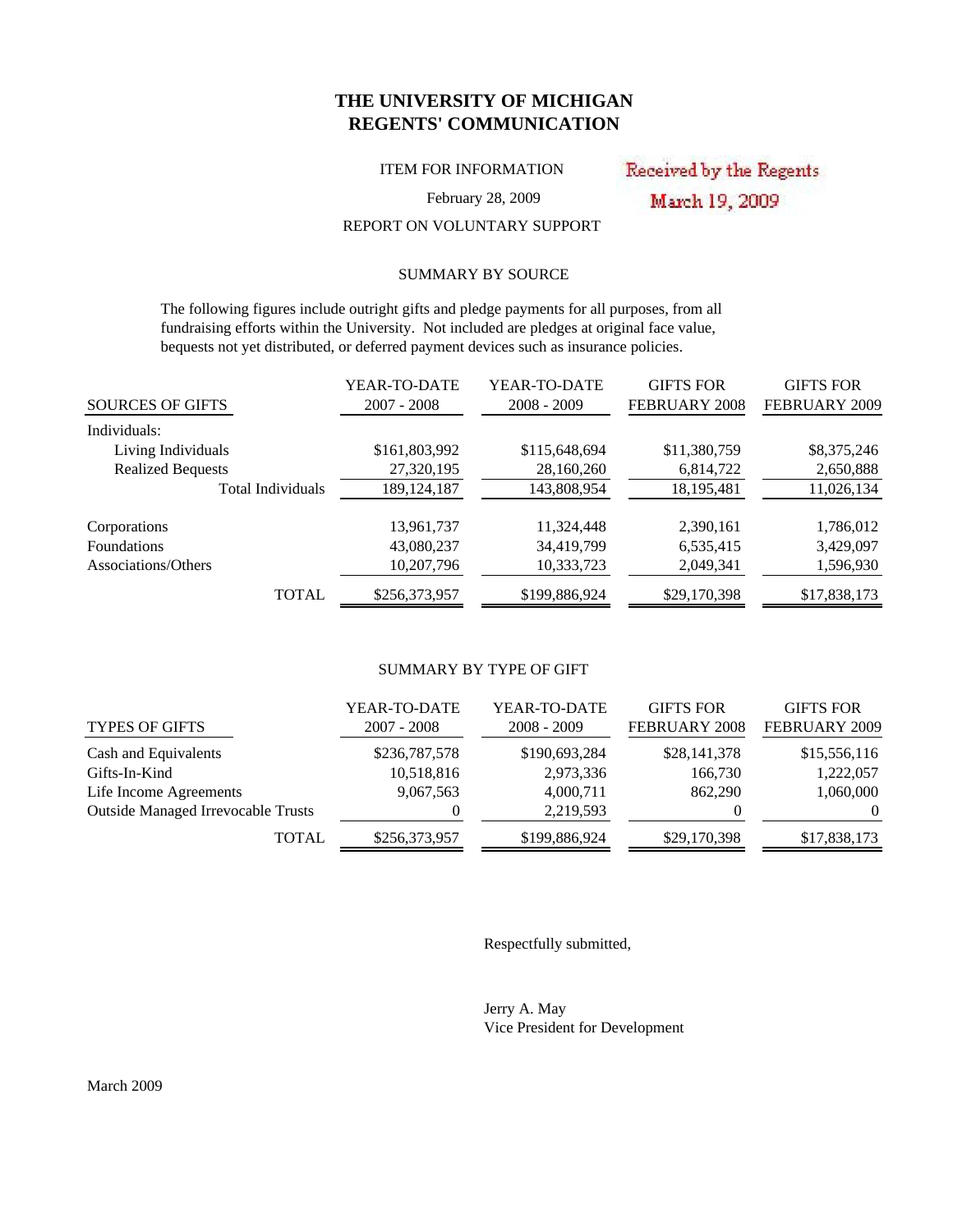# REPORT ON VOLUNTARY SUPPORT ITEM FOR INFORMATION February 28, 2009

## SUMMARY BY SOURCE

| <b>MICHIGAN</b><br><b>STATE</b><br><b>MICHIGAN</b><br><b>STATE</b><br>YEAR-TO-DATE<br>YEAR-TO-DATE<br>YEAR-TO-DATE<br>YEAR-TO-DATE<br><b>SOURCES OF GIFTS</b><br>2008 - 2009<br>2008 - 2009<br>$2008 - 2009$<br>$2008 - 2009$<br><b>GIFTS RECEIVED</b><br>% OF GIFT RECEIPTS<br>Individuals:<br>Living Individuals<br>\$53,375,935<br>\$62,272,759<br>46.2%<br>53.8%<br><b>Realized Bequests</b><br>64.1%<br>10,122,256<br>18,038,004<br>35.9%<br>55.8%<br><b>Total Individuals</b><br>44.2%<br>80,310,763<br>63,498,191<br>7,101,797<br>62.7%<br>Corporations<br>4,222,651<br>37.3%<br>Foundations<br>6,000,105<br>82.6%<br>28,419,694<br>17.4%<br>Associations/Others<br>1,717,552<br>8,616,171<br>16.6%<br>83.4%<br><b>TOTAL Dollars</b><br>37.7%<br>62.3%<br>\$75,438,499<br>\$124,448,425<br><b>DONORS</b><br>% OF DONORS<br>Individuals: |
|------------------------------------------------------------------------------------------------------------------------------------------------------------------------------------------------------------------------------------------------------------------------------------------------------------------------------------------------------------------------------------------------------------------------------------------------------------------------------------------------------------------------------------------------------------------------------------------------------------------------------------------------------------------------------------------------------------------------------------------------------------------------------------------------------------------------------------------------|
|                                                                                                                                                                                                                                                                                                                                                                                                                                                                                                                                                                                                                                                                                                                                                                                                                                                |
|                                                                                                                                                                                                                                                                                                                                                                                                                                                                                                                                                                                                                                                                                                                                                                                                                                                |
|                                                                                                                                                                                                                                                                                                                                                                                                                                                                                                                                                                                                                                                                                                                                                                                                                                                |
|                                                                                                                                                                                                                                                                                                                                                                                                                                                                                                                                                                                                                                                                                                                                                                                                                                                |
|                                                                                                                                                                                                                                                                                                                                                                                                                                                                                                                                                                                                                                                                                                                                                                                                                                                |
|                                                                                                                                                                                                                                                                                                                                                                                                                                                                                                                                                                                                                                                                                                                                                                                                                                                |
|                                                                                                                                                                                                                                                                                                                                                                                                                                                                                                                                                                                                                                                                                                                                                                                                                                                |
|                                                                                                                                                                                                                                                                                                                                                                                                                                                                                                                                                                                                                                                                                                                                                                                                                                                |
|                                                                                                                                                                                                                                                                                                                                                                                                                                                                                                                                                                                                                                                                                                                                                                                                                                                |
|                                                                                                                                                                                                                                                                                                                                                                                                                                                                                                                                                                                                                                                                                                                                                                                                                                                |
|                                                                                                                                                                                                                                                                                                                                                                                                                                                                                                                                                                                                                                                                                                                                                                                                                                                |
|                                                                                                                                                                                                                                                                                                                                                                                                                                                                                                                                                                                                                                                                                                                                                                                                                                                |
|                                                                                                                                                                                                                                                                                                                                                                                                                                                                                                                                                                                                                                                                                                                                                                                                                                                |
|                                                                                                                                                                                                                                                                                                                                                                                                                                                                                                                                                                                                                                                                                                                                                                                                                                                |
|                                                                                                                                                                                                                                                                                                                                                                                                                                                                                                                                                                                                                                                                                                                                                                                                                                                |
| Living Individuals<br>53,732<br>30,893<br>63.5%<br>36.5%                                                                                                                                                                                                                                                                                                                                                                                                                                                                                                                                                                                                                                                                                                                                                                                       |
| <b>Realized Bequests</b><br>51.5%<br>48.5%<br>87<br>82                                                                                                                                                                                                                                                                                                                                                                                                                                                                                                                                                                                                                                                                                                                                                                                         |
| 53,819<br>30,975<br><b>Total Individuals</b><br>36.5%<br>63.5%                                                                                                                                                                                                                                                                                                                                                                                                                                                                                                                                                                                                                                                                                                                                                                                 |
| 66.1%<br>Corporations<br>341<br>664<br>33.9%                                                                                                                                                                                                                                                                                                                                                                                                                                                                                                                                                                                                                                                                                                                                                                                                   |
| Foundations<br>53<br>82<br>39.3%<br>60.7%                                                                                                                                                                                                                                                                                                                                                                                                                                                                                                                                                                                                                                                                                                                                                                                                      |
| Associations/Others<br>474<br>239<br>33.5%<br>66.5%                                                                                                                                                                                                                                                                                                                                                                                                                                                                                                                                                                                                                                                                                                                                                                                            |
| <b>TOTAL Donors</b><br>54,687<br>31,960<br>63.1%<br>36.9%                                                                                                                                                                                                                                                                                                                                                                                                                                                                                                                                                                                                                                                                                                                                                                                      |

March 2009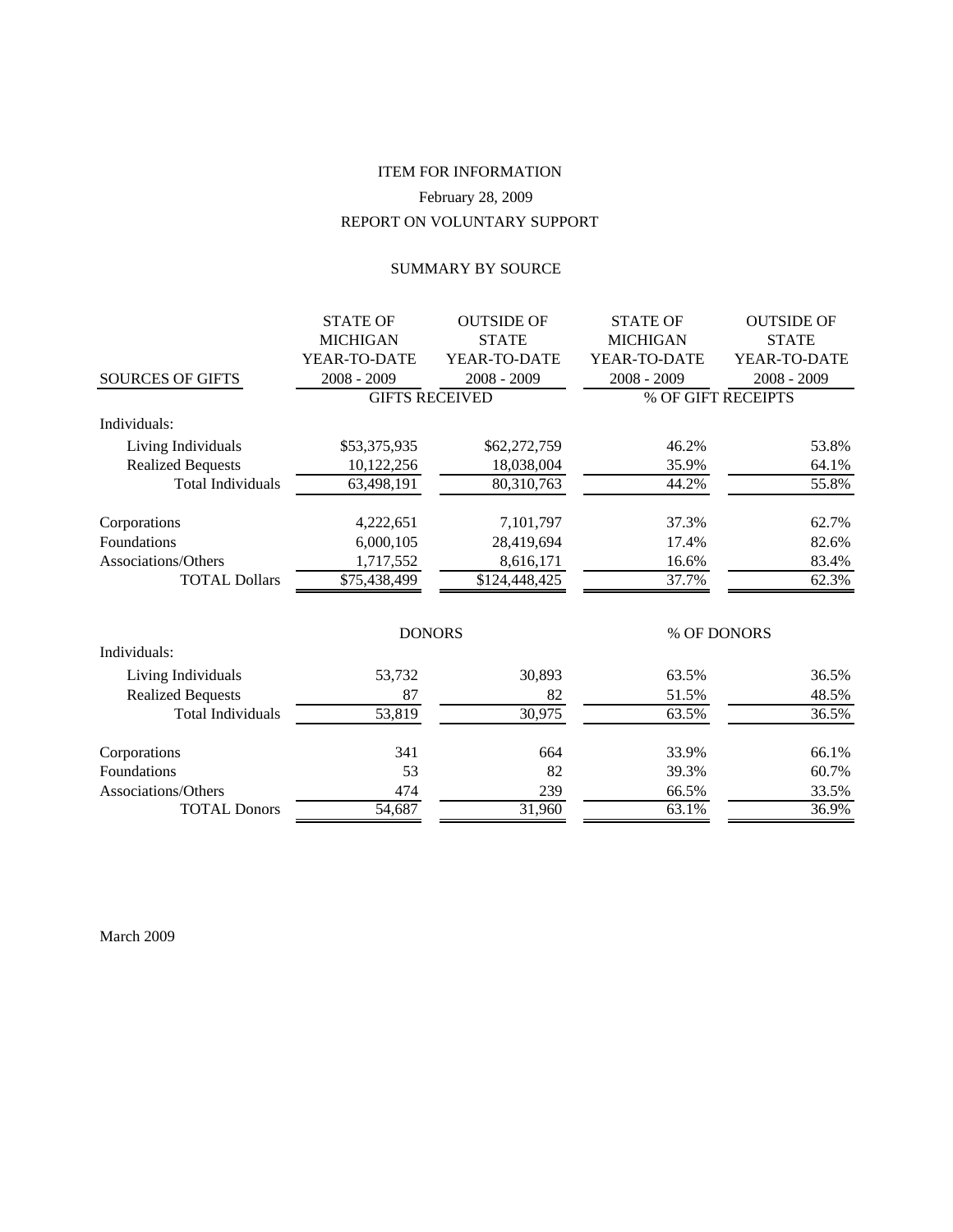### **The Universit y of Michi gan Office of Development Unit Report of Gifts Received 4 Year Report as of Februar y 28, 2009**

|                                  |        |                            |        | Transactions |             | <b>Dollars</b> |              |  |                            |  |            |                         |               |
|----------------------------------|--------|----------------------------|--------|--------------|-------------|----------------|--------------|--|----------------------------|--|------------|-------------------------|---------------|
|                                  |        |                            |        | Fiscal       | Fiscal      |                |              |  |                            |  |            | Fiscal                  | Fiscal        |
|                                  |        | Fiscal Year Ended June 30, |        | <b>YTD</b>   | <b>YTD</b>  |                |              |  | Fiscal Year Ended June 30, |  |            | <b>YTD</b>              | <b>YTD</b>    |
| <b>UNIT</b>                      | 2006   | 2007                       | 2008   | Feb 29 2008  | Feb 28 2009 |                | 2006         |  | 2007                       |  | 2008       | Feb 29 2008             | Feb 28 2009   |
| Taubman Arch & Urban             | 1,014  | 1,097                      | 1,022  | 723          | 646         | $\mathcal{S}$  | 1,191,015 \$ |  | 1,133,442 \$               |  | 1,815,265  | $\sqrt{3}$<br>1,649,269 | \$<br>362,081 |
| Art and Design                   | 967    | 1,049                      | 870    | 547          | 419         |                | 1,368,060    |  | 1,417,761                  |  | 1,604,012  | 1,517,099               | 1,555,824     |
| Ross School of Business          | 8,943  | 8,858                      | 9,000  | 6,090        | 5,622       |                | 20,296,484   |  | 22,911,545                 |  | 28,404,783 | 19,963,873              | 16,695,485    |
| Dentistry                        | 2,680  | 2,486                      | 2,433  | 1,721        | 1,534       |                | 4,406,109    |  | 3,189,249                  |  | 3,172,174  | 2,288,856               | 2,249,076     |
| Education                        | 3,952  | 3,708                      | 3,692  | 2,482        | 2,355       |                | 2,838,649    |  | 3,048,411                  |  | 4,357,426  | 3,062,931               | 625,790       |
| Engineering                      | 9,318  | 9,150                      | 9,403  | 6,013        | 5,171       |                | 25,828,124   |  | 27,490,151                 |  | 36,416,892 | 29,246,879              | 11,389,467    |
| School of Information            | 1,194  | 1,178                      | 1,064  | 704          | 686         |                | 393,003      |  | 2,697,084                  |  | 822,048    | 340,073                 | 642,258       |
| Kinesiology                      | 805    | 874                        | 1,164  | 823          | 577         |                | 886,020      |  | 878,138                    |  | 2,038,034  | 1,729,007               | 926,102       |
| Law School                       | 6,522  | 6,312                      | 6,899  | 5,033        | 4,613       |                | 10,573,595   |  | 17,786,851                 |  | 18,242,681 | 14,558,862              | 13,948,049    |
| <b>LSA</b>                       | 19,361 | 19,539                     | 20,141 | 13,606       | 12,138      |                | 28,143,628   |  | 33,539,047                 |  | 36,372,262 | 26,216,836              | 18,286,991    |
| School of Music, Theater & Dance | 4,699  | 4,873                      | 4,751  | 3,346        | 3,189       |                | 5,149,603    |  | 6,108,731                  |  | 5,160,965  | 2,765,854               | 2,365,408     |
| Natural Resources & Env.         | 1,163  | 1,062                      | 1,052  | 691          | 664         |                | 2,109,777    |  | 2,695,520                  |  | 3,019,836  | 1,621,652               | 1,903,783     |
| Nursing                          | 2,467  | 1,994                      | 2,081  | 1,280        | 1,159       |                | 1,688,882    |  | 1,311,380                  |  | 1,891,758  | 1,230,892               | 883,855       |
| Pharmacy                         | 1,659  | 1,683                      | 1,514  | 1,058        | 927         |                | 2,816,319    |  | 2,685,812                  |  | 2,665,200  | 1,943,336               | 1,235,037     |
| Public Health                    | 2,085  | 2,316                      | 2,104  | 1,357        | 1,451       |                | 6,330,763    |  | 9,313,205                  |  | 7,214,452  | 5,344,048               | 14,303,575    |
| Ford School Public Policy        | 542    | 590                        | 690    | 515          | 320         |                | 6,926,194    |  | 3,272,927                  |  | 2,295,223  | 1,846,434               | 857,239       |
| Rackham Graduate School          | 5,113  | 5,393                      | 4,740  | 2,963        | 3,113       |                | 3,246,095    |  | 5,262,409                  |  | 2,135,443  | 1,266,012               | 5,998,521     |
| Social Work                      | 1,531  | 1,478                      | 1,489  | 1,007        | 964         |                | 1,565,757    |  | 1,852,015                  |  | 1,825,294  | 1,338,903               | 754,812       |
| Health System                    |        |                            |        |              |             |                |              |  |                            |  |            |                         |               |
| <b>Medical School</b>            | 19,650 | 20,880                     | 19,834 | 12,000       | 13,954      |                | 61,650,723   |  | 67,511,110                 |  | 75,100,119 | 52,545,615              | 41,298,229    |
| Hospital                         | 7,499  | 9,250                      | 7,327  | 5,257        | 4,301       |                | 8,658,753    |  | 14,491,280                 |  | 27,477,487 | 23,809,424              | 4,797,572     |
| Dearborn Campus                  | 3,989  | 4,172                      | 4,230  | 2,821        | 2,618       |                | 3,206,201    |  | 3,783,401                  |  | 4,077,630  | 2,158,339               | 3,601,546     |
| <b>Flint Campus</b>              | 1,442  | 2,098                      | 2,648  | 1,672        | 1,522       |                | 1,656,057    |  | 3,540,450                  |  | 3,658,298  | 1,284,176               | 7,825,272     |
| WFUM-TV                          | 6,910  | 7,273                      | 6,778  | 4,311        | 4,092       |                | 903,970      |  | 746,829                    |  | 695,199    | 448,615                 | 410,756       |
| Alumni Association               | 2,293  | 1,846                      | 1,798  | 1,196        | 964         |                | 625,713      |  | 939,432                    |  | 556,817    | 462,604                 | 467,013       |
| Athletics                        | 19,421 | 19,688                     | 20,192 | 16,147       | 16,782      |                | 20,333,070   |  | 21,963,298                 |  | 26,981,617 | 22,643,032              | 18,969,431    |
| Museum of Art                    | 1,671  | 1,250                      | 1,151  | 712          | 616         |                | 2,771,239    |  | 8,907,449                  |  | 10,038,355 | 9,566,796               | 1,916,416     |
| Univ Library                     | 457    | 612                        | 658    | 475          | 411         |                | 703,786      |  | 1,325,686                  |  | 1,965,649  | 1,294,039               | 975,961       |
| <b>Univ Musical Society</b>      | 1,834  | 1,884                      | 2,094  | 1,406        | 1,449       |                | 2,439,069    |  | 2,865,026                  |  | 3,405,744  | 1,910,606               | 1,769,392     |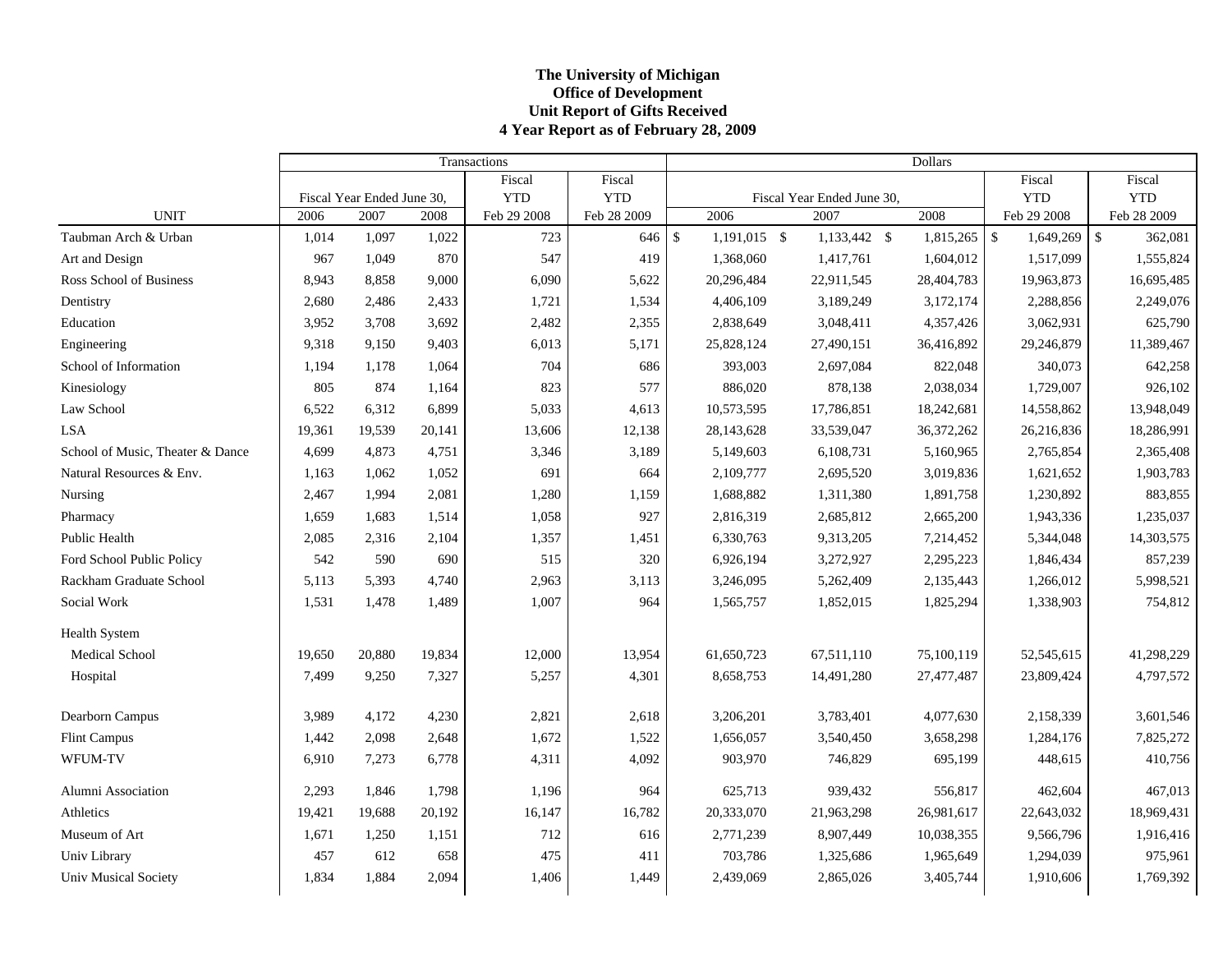## **The Universit y of Michi gan Office of Development Unit Report of Gifts Received 4 Year Report as of Februar y 28, 2009**

|                                   |          |                            |                  | Transactions |             |             |                            | <b>Dollars</b> |                             |                    |
|-----------------------------------|----------|----------------------------|------------------|--------------|-------------|-------------|----------------------------|----------------|-----------------------------|--------------------|
|                                   |          |                            |                  | Fiscal       | Fiscal      |             |                            |                | Fiscal                      | Fiscal             |
|                                   |          | Fiscal Year Ended June 30. |                  | <b>YTD</b>   | <b>YTD</b>  |             | Fiscal Year Ended June 30, |                | <b>YTD</b>                  | <b>YTD</b>         |
| <b>UNIT</b>                       | 2006     | 2007                       | 2008             | Feb 29 2008  | Feb 28 2009 | 2006        | 2007                       | 2008           | Feb 29 2008                 | Feb 28 2009        |
| Office of the President           | 47       | 457                        | 589              | 331          | 439         | 514,515     | 1,346,359                  | 999,288        | 432,390                     | 478,583            |
| WUOM/WVGR                         | 25,712   | 26,504                     | 27,385           | 17,591       | 20,748      | 3,823,846   | 3,689,761                  | 4,067,477      | 2,730,246                   | 2,648,628          |
| VP Academic & Provost             | 148      | 199                        | 173              | 99           | 127         | 1,869,374   | 3,830,438                  | 3,377,799      | 2,548,224                   | 5,709,809          |
| <b>CCEW</b>                       | 400      | 570                        | 485              | 371          | 307         | 384,604     | 554,922                    | 927,540        | 846,213                     | 421,249            |
| <b>Clements Library</b>           | 720      | 708                        | 572              | 487          | 465         | 622,133     | 1,398,682                  | 1,055,233      | 835,005                     | 1,051,685          |
| Office of Financial Aid           | 1,144    | 1,482                      | 1,800            | 1,418        | 884         | 6,657,433   | 4,391,447                  | 7,226,667      | 5,638,681                   | 4,830,194          |
| <b>Bentley Historical Library</b> | 202      | 247                        | 199              | 183          | 189         | 160,161     | 168,903                    | 53,092         | 51,507                      | 66,645             |
| Botanical Gardens & Arboretum     | 2,144    | 1.967                      | 2,149            | 1,153        | 1,121       | 619,074     | 788,211                    | 515,077        | 329,109                     | 238,181            |
| VP Development                    | 30       | 40                         | 55               | 55           | 45          | 4,812,598   | 2,416,116                  | 724,676        | 1,270,691                   | 2,522,052          |
| <b>VP</b> Finance                 | 188      | 219                        | 145              | 43           | 56          | 63,737      | 1,885,782                  | 1,352,471      | 1,319,456                   | 1,039,814          |
| Pending/Unallocated               | $\Omega$ | $\theta$                   |                  | $\mathbf{0}$ | $\Omega$    | $\theta$    | $\Omega$                   | 24,027         | $\Omega$                    | $\Omega$           |
| Unrestricted/Undesignated         | 327      | 38                         | $\boldsymbol{0}$ | $\Omega$     |             | 108,795     | 12,058                     | $\overline{0}$ | $\Omega$                    | 1,000              |
| <b>VP</b> Research                | 141      | 92                         | 60               | 47           | 26          | 2,051,637   | 2,513,968                  | 4,005,816      | 3,215,417                   | 514,566            |
| <b>Inst of Social Research</b>    | 286      | 228                        | 164              | 128          | 179         | 2,452,809   | 2,324,036                  | 2,911,350      | 1,986,479                   | 2,278,605          |
| <b>VP Student Affairs</b>         | 1,123    | 1,416                      | 1,772            | 1,426        | 1,199       | 4,158,971   | 2,101,421                  | 1,286,570      | 1,037,526                   | 1,003,201          |
| Michigan League                   | 893      | 1,013                      | 728              | 662          | 586         | 228,003     | 244,295                    | 100,259        | 68,774                      | 59,599             |
| <b>WCBN</b>                       | 371      | 354                        | 180              | 93           | 65          | 21,166      | 23,705                     | 13,475         | 7,186                       | 5,538              |
| Other                             | 46       | 42                         | 32               | 32           | 30          | 188,005     | 3,380                      | 2,741          | 2,991                       | 2,635              |
| <b>TOTAL</b>                      | 173,103  | 178,169                    | 177,308          | 120,075      | 118,724     | 257,443,519 | 300, 361, 123<br>-\$       | 342,054,221    | $\mathbb{S}$<br>256,373,957 | -\$<br>199,886,924 |
| <b>TOTAL DONORS</b>               | 117,441  | 120.195                    | 119,137          | 87,260       | 86,647      | 0.7%        | 16.7%                      | 13.9%          | 23.6%                       | $-22.0%$           |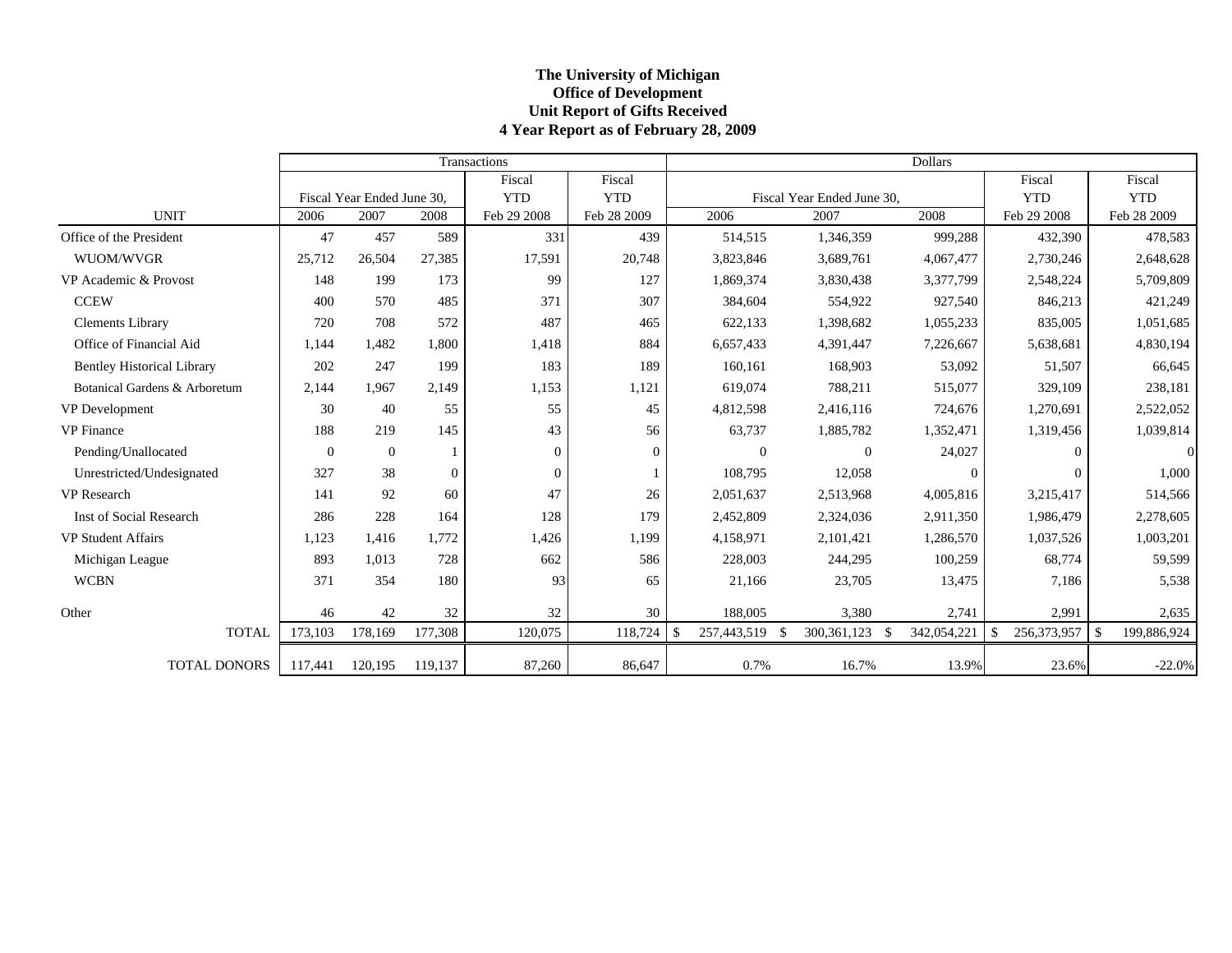## **The University of Michigan Office of Development SOURCE of Gifts as of February 28, 2009**

|                          |                   | Fiscal Year Ended June 30, |                   | <b>FYTD</b>       | <b>FYTD</b>       |
|--------------------------|-------------------|----------------------------|-------------------|-------------------|-------------------|
| <b>SOURCE</b>            | 2006              | 2007                       | 2008              | Feb 29 2008       | Feb 28 2009       |
| Individuals              |                   |                            |                   |                   |                   |
| Living Individuals       | 162,909,976<br>\$ | 173,776,286<br>\$          | 212,383,415<br>\$ | \$<br>161,803,992 | 115,648,694<br>\$ |
| <b>Realized Bequests</b> | 22,176,183        | 39,762,346                 | 38,612,690        | 27,320,195        | 28,160,260        |
| Total Individuals        | 185,086,159       | 213,538,632                | 250,996,105       | 189, 124, 187     | 143,808,954       |
| Corporations             | 20,833,230        | 21,524,083                 | 22,587,467        | 13,961,737        | 11,324,448        |
| Foundations              | 33,636,733        | 48,707,892                 | 52,011,653        | 43,080,237        | 34,419,799        |
| Associations             | 17,887,397        | 16,590,516                 | 16,458,996        | 10,207,796        | 10,333,723        |
| <b>TOTAL DOLLARS</b>     | 257,443,519       | 300, 361, 123              | 342,054,221       | 256,373,957       | 199,886,924       |
| Individuals              |                   |                            |                   |                   |                   |
| Living Individuals       | 165,142           | 170,169                    | 169,499           | 115,750           | 113,736           |
| <b>Realized Bequests</b> | 387               | 327                        | 336               | 215               | 279               |
| <b>Total Individuals</b> | 165,529           | 170,496                    | 169,835           | 115,965           | 114,015           |
| Corporations             | 5,620             | 5,615                      | 5,329             | 2,798             | 3,113             |
| Foundations              | 447               | 484                        | 504               | 323               | 302               |
| Associations/Others      | 1,507             | 1,574                      | 1,640             | 989               | 1,294             |
| TOTAL TRANSACTIONS       | 173,103           | 178,169                    | 177,308           | 120,075           | 118,724           |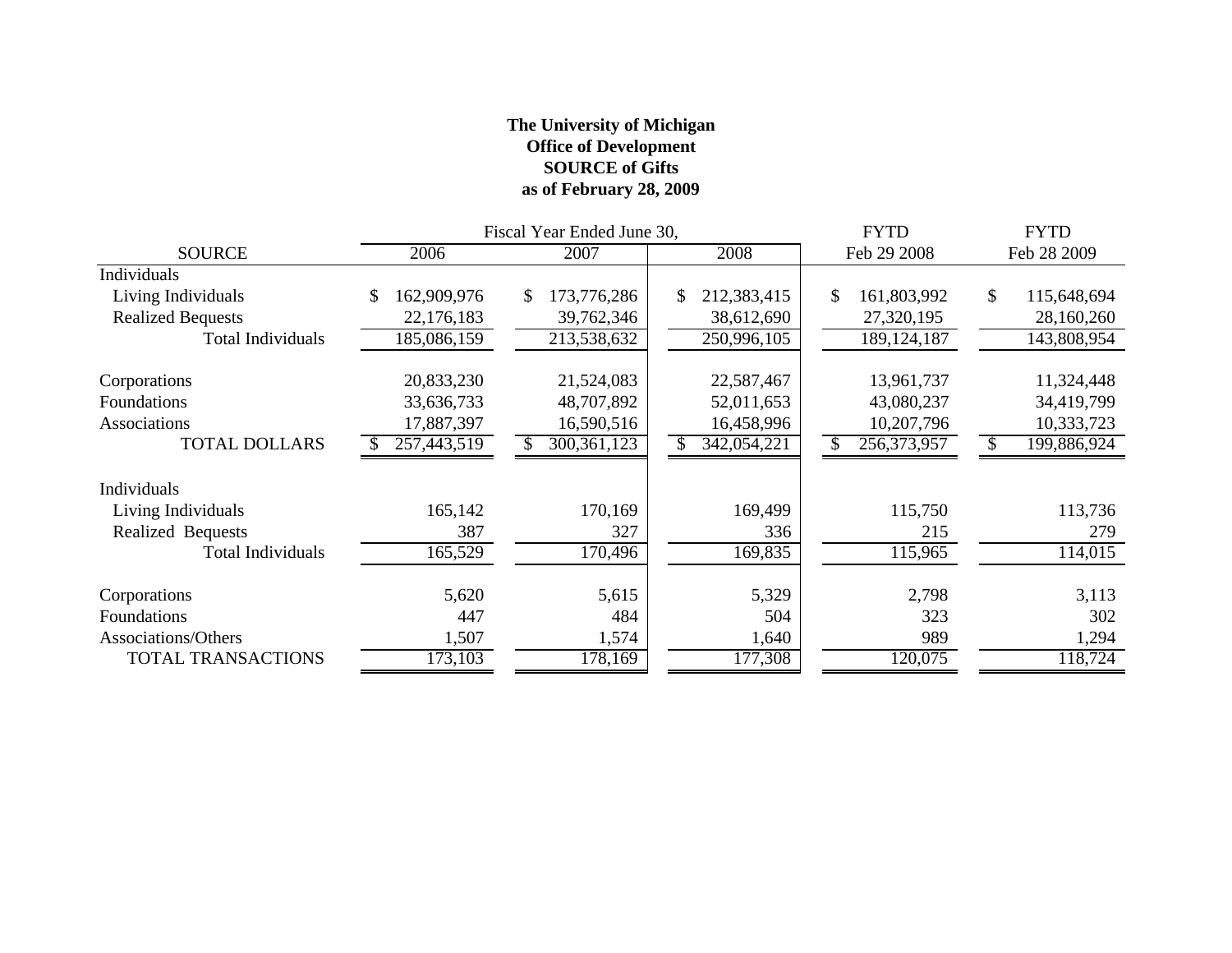## **The University of Michigan Office of Development Distribution Report of Gifts Received 4 Year Report as of February 28, 2009**

|                                           | Fiscal Year Ended June 30, |             |    |               |  |             |              | <b>FYTD</b> | <b>FYTD</b>  |             |  |
|-------------------------------------------|----------------------------|-------------|----|---------------|--|-------------|--------------|-------------|--------------|-------------|--|
| <b>DISTRIBUTION</b>                       |                            | 2006        |    | 2007          |  | 2008        |              | Feb 29 2008 |              | Feb 28 2009 |  |
| Instruction                               |                            | 26,769,553  | \$ | 28,511,261    |  | 25,987,602  | $\mathbb{S}$ | 17,814,275  | $\mathbb{S}$ | 23,464,595  |  |
| Research                                  |                            | 46,226,930  |    | 56,392,039    |  | 49,748,981  |              | 34,166,653  |              | 33,802,703  |  |
| <b>Public Service</b>                     |                            | 21,380,049  |    | 27,554,492    |  | 29,787,716  |              | 18,993,526  |              | 16,895,208  |  |
| Academic Support                          |                            | 15,749,199  |    | 12,269,558    |  | 11,146,059  |              | 8,083,868   |              | 8,422,889   |  |
| <b>Student Service</b>                    |                            | 1,141,643   |    | 1,355,480     |  | 2,467,358   |              | 1,950,608   |              | 856,286     |  |
| <b>Institutional Support</b>              |                            | 2,629,770   |    | 3,286,630     |  | 3,282,040   |              | 1,930,472   |              | 1,928,852   |  |
| Scholarships & Fellowships                |                            | 13,532,758  |    | 16,838,892    |  | 17,425,000  |              | 13,282,326  |              | 15,258,421  |  |
| <b>Total Operating Funds</b>              |                            | 127,429,902 |    | 146,208,352   |  | 139,844,756 |              | 96,221,728  |              | 100,628,954 |  |
| Construction                              |                            | 33,186,969  |    | 48,310,576    |  | 57,128,781  |              | 51,961,561  |              | 28,642,496  |  |
| Endowment                                 |                            | 62,122,577  |    | 73,884,485    |  | 97,853,241  |              | 74,746,644  |              | 44,833,470  |  |
| Quasi Endowment                           |                            | 12,428,158  |    | 8,973,982     |  | 13,181,171  |              | 11,012,689  |              | 13,245,008  |  |
| Life Income Agreements                    |                            | 10,697,606  |    | 12,761,268    |  | 14,985,856  |              | 9,067,563   |              | 4,000,711   |  |
| <b>Outside Managed Irrevocable Trusts</b> |                            | 2,017,189   |    | 152,304       |  |             |              | $\Omega$    |              | 2,219,593   |  |
| <b>Student Loan Funds</b>                 |                            | 16,045      |    | 325,764       |  | 130,145     |              | 109,618     |              | 5,883       |  |
| Assets                                    |                            | 3,263,768   |    | 5,073,886     |  | 14,572,028  |              | 10,518,816  |              | 2,973,336   |  |
| Other                                     |                            | 6,281,305   |    | 4,670,506     |  | 4,358,243   |              | 2,735,338   |              | 3,337,473   |  |
| <b>TOTAL DISTRIBUTION</b>                 |                            | 257,443,519 |    | 300, 361, 123 |  | 342,054,221 | \$           | 256,373,957 | S            | 199,886,924 |  |
| % CHANGE                                  |                            | 0.7%        |    | 16.7%         |  | 13.9%       |              |             |              | $-22.0%$    |  |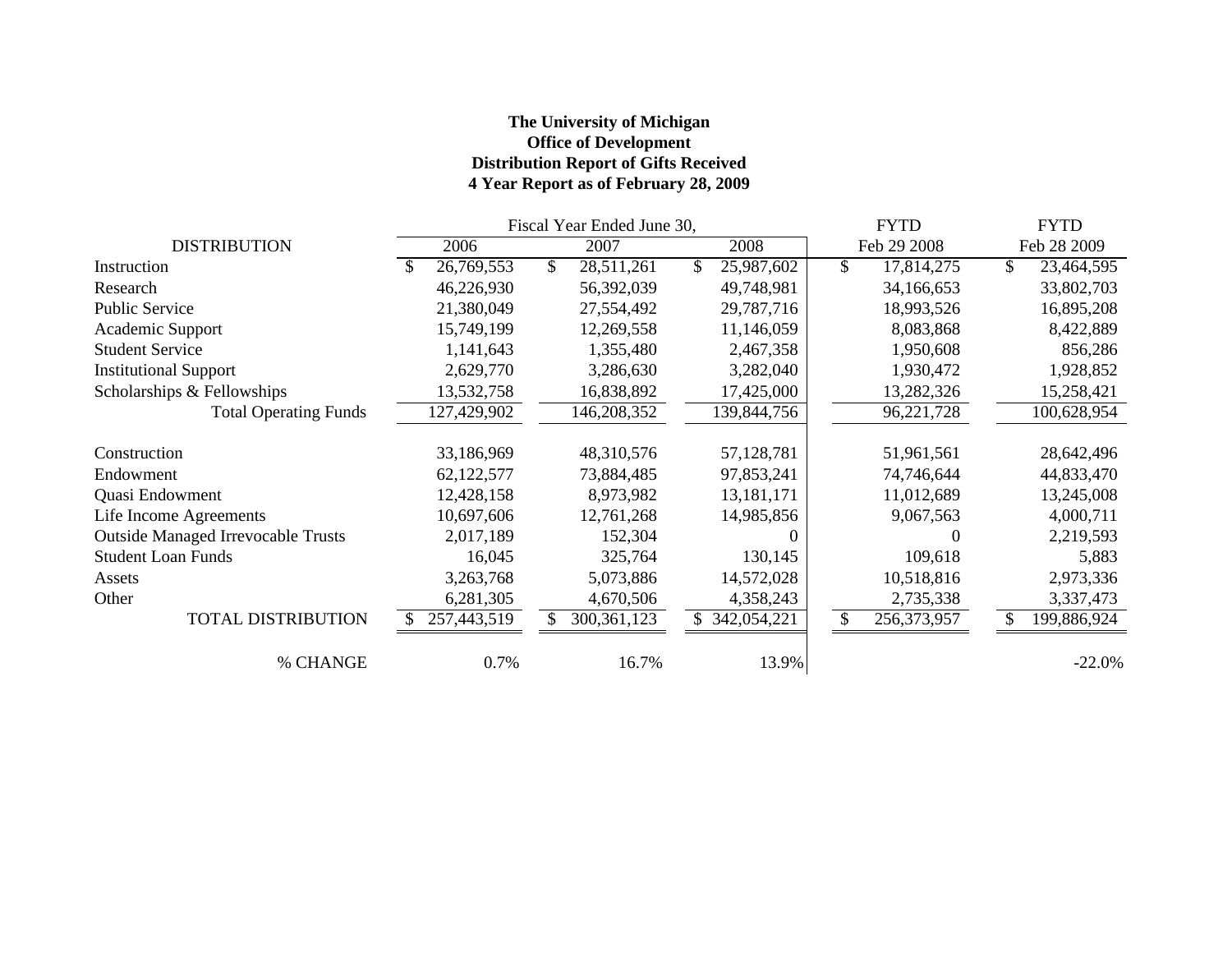#### **The University of Michigan Office of Development Gifts by INDIVIDUALS by Unit as of February 28, 2009**

|                                   | Gifts by UNIT ALUMNI |       |        |             |       | Gifts by U-M ALUMNI |             |        |        | <b>Gifts by NON-ALUMNI</b> |       | <b>TOTAL GIFTS</b> |                    |                  |
|-----------------------------------|----------------------|-------|--------|-------------|-------|---------------------|-------------|--------|--------|----------------------------|-------|--------------------|--------------------|------------------|
|                                   | Reachable            |       |        |             |       |                     |             |        |        |                            |       |                    |                    |                  |
| <b>UNIT</b>                       | Liv Alumni           | $\%$  | Donors | Gift Amount | Avg   | Donors              | Gift Amount | Avg    | Donors | Gift Amount                | Avg   | Donors             | <b>Gift Amount</b> | Avg              |
| Taubman Arch & Urban              | 7,083                | 5.5%  | 389    | 180,798     | 465   | 58                  | 20,625      | 356    | 78     | 26,102                     | 335   | 525                | 227,525            | 433              |
| Art and Design                    | 6,366                | 4.6%  | 295    | 350,143     | 1,187 | 33                  | 74,590      | 2,260  | 25     | 23,306                     | 932   | 353                | 448,039            | 1,269            |
| Ross School of Business           | 38,690               | 10.3% | 3,971  | 10,452,747  | 2,632 | 145                 | 37,988      | 262    | 247    | 118,640                    | 480   | 4,363              | 10,609,375         | 2,432            |
| Dentistry                         | 8,764                | 11.3% | 993    | 450,919     | 454   | 49                  | 46,619      | 951    | 104    | 118,411                    | 1,139 | 1,146              | 615,949            | 537              |
| Education                         | 41,286               | 4.4%  | 1,824  | 296,296     | 162   | 132                 | 65,829      | 499    | 112    | 34,389                     | 307   | 2,068              | 396,514            | 192              |
| Engineering                       | 62,269               | 5.6%  | 3,483  | 2,283,271   | 656   | 261                 | 495,577     | 1,899  | 406    | 265,374                    | 654   | 4,150              | 3,044,222          | 734              |
| School of Information             | 7,178                | 7.3%  | 521    | 99,234      | 190   | 38                  | 19,600      | 516    | 47     | 37,966                     | 808   | 606                | 156,800            | 259              |
| Kinesiology                       | 4,843                | 4.7%  | 227    | 161,749     | 713   | 87                  | 386,767     | 4,446  | 97     | 55,583                     | 573   | 411                | 604,099            | 1,470            |
| Law School                        | 20,379               | 16.5% | 3,354  | 4,541,597   | 1,354 | 137                 | 322,434     | 2,354  | 225    | 175,292                    | 779   | 3,716              | 5,039,323          | 1,356            |
| LSA                               | 176,126              | 4.3%  | 7,515  | 6,718,245   | 894   | 520                 | 1,782,768   | 3,428  | 1,420  | 895,354                    | 631   | 9,455              | 9,396,367          | 994              |
| School of Music, Theater & Dance  | 10,657               | 6.0%  | 641    | 152,986     | 239   | 1,180               | 951,882     | 807    | 620    | 200,865                    | 324   | 2,441              | 1,305,733          | 535              |
| Natural Resources & Env.          | 7,067                | 6.5%  | 459    | 152,070     | 331   | 67                  | 195,108     | 2,912  | 39     | 9,156                      | 235   | 565                | 356,334            | 631              |
| Nursing                           | 11,050               | 8.0%  | 880    | 160,514     | 182   | 83                  | 96,880      | 1,167  | 59     | 22,644                     | 384   | 1,022              | 280,038            | 274              |
| Pharmacy                          | 3,442                | 14.8% | 509    | 270,557     | 532   | 32                  | 420,545     | 13,142 | 69     | 64,499                     | 935   | 610                | 755,601            | 1,239            |
| Public Health                     | 11,990               | 7.8%  | 935    | 533,395     | 570   | 57                  | 12,943      | 227    | 134    | 69,452                     | 518   | 1,126              | 615,790            | 547              |
| Ford School Public Policy         | 1,999                | 11.1% | 222    | 89,928      | 405   | 24                  | 16,162      | 673    | 35     | 50,080                     | 1,431 | 281                | 156,170            | 556              |
| Rackham Graduate School           | 95,109               | 2.5%  | 2,417  | 338,844     | 140   | 127                 | 25,934      | 204    | 220    | 46,751                     | 213   | 2,764              | 411,529            | 149              |
| Social Work                       | 12,574               | 5.8%  | 727    | 100,051     | 138   | 39                  | 13,557      | 348    | 61     | 76,520                     | 1,254 | 827                | 190,128            | 230              |
|                                   |                      |       |        |             |       |                     |             |        |        |                            |       |                    |                    |                  |
| <b>Health System</b>              |                      |       |        |             |       |                     |             |        |        |                            |       |                    |                    |                  |
| Medical School                    | 18,918               | 5.1%  | 965    | 1,621,393   | 1,680 | 1,698               | 6,076,187   | 3,578  | 7,082  | 4,707,626                  | 665   | 9,745              | 12,405,206         | 1,273            |
| Hospital                          |                      |       |        |             |       | 824                 | 662,388     | 804    | 2,292  | 572,000                    | 250   | 3,116              | 1,234,388          | 396              |
|                                   |                      |       |        |             |       |                     |             |        |        |                            |       |                    |                    |                  |
| Dearborn Campus                   | 38,384               | 2.4%  | 915    | 365,968     | 400   | 159                 | 79,724      | 501    | 599    | 2,225,313                  | 3,715 | 1,673              | 2,671,005          | 1,597            |
|                                   |                      | 2.4%  | 685    |             | 148   | 85                  | 82,333      | 969    | 205    | 68,032                     | 332   | 975                | 251,846            |                  |
| <b>Flint Campus</b><br>WFUM-TV    | 28,695               |       |        | 101,481     |       | 564                 | 58,717      | 104    | 3,111  | 295,725                    | 95    | 3,675              | 354,442            | 258<br>96        |
|                                   |                      |       |        |             |       |                     |             |        |        |                            |       |                    |                    |                  |
| Alumni Association                |                      |       |        |             |       | 673                 | 143,202     | 213    | 127    | 37,208                     | 293   | 800                | 180,410            | 226              |
| Athletics                         |                      |       |        |             |       | 7,215               | 10,588,448  | 1,468  | 6,026  | 3,946,936                  | 655   | 13,241             | 14,535,384         | 1,098            |
| Museum of Art                     |                      |       |        |             |       | 248                 | 568,654     | 2,293  | 234    | 138,360                    | 591   | 482                | 707,014            | 1,467            |
| Univ Library                      |                      |       |        |             |       | 263                 | 472,303     | 1,796  | 89     | 91,375                     | 1,027 | 352                | 563,678            | 1,601            |
| <b>Univ Musical Society</b>       |                      |       |        |             |       | 450                 | 374,380     | 832    | 440    | 221,423                    | 503   | 890                | 595,803            | 669              |
|                                   |                      |       |        |             |       |                     |             |        |        |                            |       |                    |                    |                  |
| Office of the President           |                      |       |        |             |       | 307                 | 83,331      | 271    | 59     | 328,045                    | 5,560 | 366                | 411,376            | 1,124            |
| WUOM/WVGR                         |                      |       |        |             |       | 3,578               | 439,726     | 123    | 13,892 | 1,419,381                  | 102   | 17,470             | 1,859,107          | 106              |
| VP Academic & Provost             |                      |       |        |             |       | 24                  | 294,744     | 12,281 | 29     | 276,435                    | 9,532 | 53                 | 571,179            | 10,777           |
| <b>CCEW</b>                       |                      |       |        |             |       | 155                 | 130,950     | 845    | 95     | 49,707                     | 523   | 250                | 180,657            | 723              |
| <b>Clements Library</b>           |                      |       |        |             |       | 192                 | 132,179     | 688    | 189    | 683,626                    | 3,617 | 381                | 815,805            | 2,141            |
| Office of Financial Aid           |                      |       |        |             |       | 411                 | 357,925     | 871    | 163    | 232,375                    | 1,426 | 574                | 590,300            | 1,028            |
| <b>Bentley Historical Library</b> |                      |       |        |             |       | 99                  | 17,625      | 178    | 63     | 46,470                     | 738   | 162                | 64,095             | 396              |
| Botanical Gardens & Arboretum     |                      |       |        |             |       | 409                 | 81,293      | 199    | 574    | 48,468                     | 84    | 983                | 129,761            | 132              |
| <b>VP</b> Development             |                      |       |        |             |       | 15                  | 936,363     | 62,424 | 12     | 43,818                     | 3,652 | 27                 | 980,181            | 36,303           |
| <b>VP</b> Finance                 |                      |       |        |             |       | 18                  | 5,235       | 291    | 28     | 7,719                      | 276   | 46                 | 12,954             | 282              |
| Pending/Unallocated               |                      |       |        |             |       |                     |             |        |        |                            |       | $\Omega$           | $\bf{0}$           | $\boldsymbol{0}$ |
| Unrestricted/Undesignated         |                      |       |        |             |       |                     |             |        |        |                            |       | $\Omega$           | $\overline{0}$     | $\overline{0}$   |
| VP Research                       |                      |       |        |             |       | $\mathfrak{Z}$      | 13,000      | 4,333  | 3      | 1,055                      | 352   | 6                  | 14,055             | 2,343            |
|                                   |                      |       |        |             |       |                     |             |        |        |                            |       |                    |                    |                  |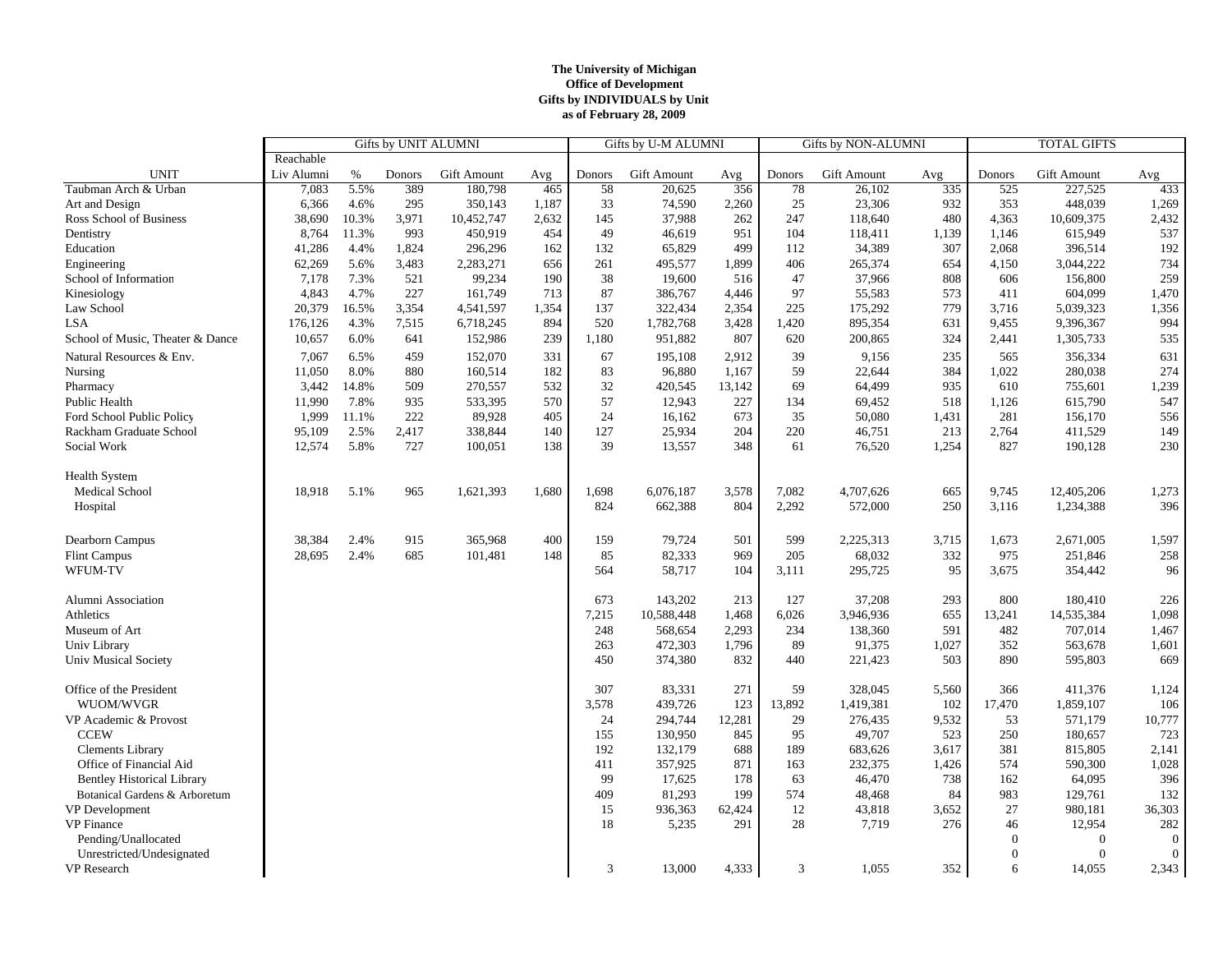#### **The University of Michigan Office of Development Gifts by INDIVIDUALS by Unit as of February 28, 2009**

|                           |            | Gifts by UNIT ALUMNI |        |             |       |        | Gifts by U-M ALUMNI    |       |        | Gifts by NON-ALUMNI    |       | <b>TOTAL GIFTS</b> |               |       |
|---------------------------|------------|----------------------|--------|-------------|-------|--------|------------------------|-------|--------|------------------------|-------|--------------------|---------------|-------|
|                           | Reachable  |                      |        |             |       |        |                        |       |        |                        |       |                    |               |       |
| <b>UNIT</b>               | Liv Alumni | $\%$                 | Donors | Gift Amount | Avg   | Donors | Gift Amount            | Avg   | Donors | <b>Gift Amount</b>     | Avg   | Donors             | Gift Amount   | Avg   |
| Inst of Social Research   |            |                      |        |             |       | 58     | 59,180                 | 1,020 | 49.    | 184,153                | 3,758 | 107                | 243,333       | 2,274 |
| <b>VP Student Affairs</b> |            |                      |        |             |       | 414    | 94,399                 | 228   | 316    | 59,561                 | 188   | 730                | 153,960       | 211   |
| Michigan League           |            |                      |        |             |       | 514    | 44,556                 | 87    | 32     | 5,751                  | 180   | 546                | 50,307        | 92    |
| <b>WCBN</b>               |            |                      |        |             |       | 29     | 2,055                  |       | 31     | 2,708                  | 87    | 60                 | 4,763         | 79 I  |
|                           |            |                      |        |             |       |        |                        |       |        |                        |       |                    |               |       |
| Other                     |            |                      |        |             |       |        | 910                    | 83    | 19     | 1,725                  | 91    | 30                 | 2,635         | 88    |
| <b>TOTAL</b>              |            |                      | 31.927 |             | 922 l | 21,485 | $$26,785,615$ $$1,247$ |       | 39.757 | 17,985,379 \$<br>- S-1 | 452   | 93,169             | 74,193,180 \$ | 796   |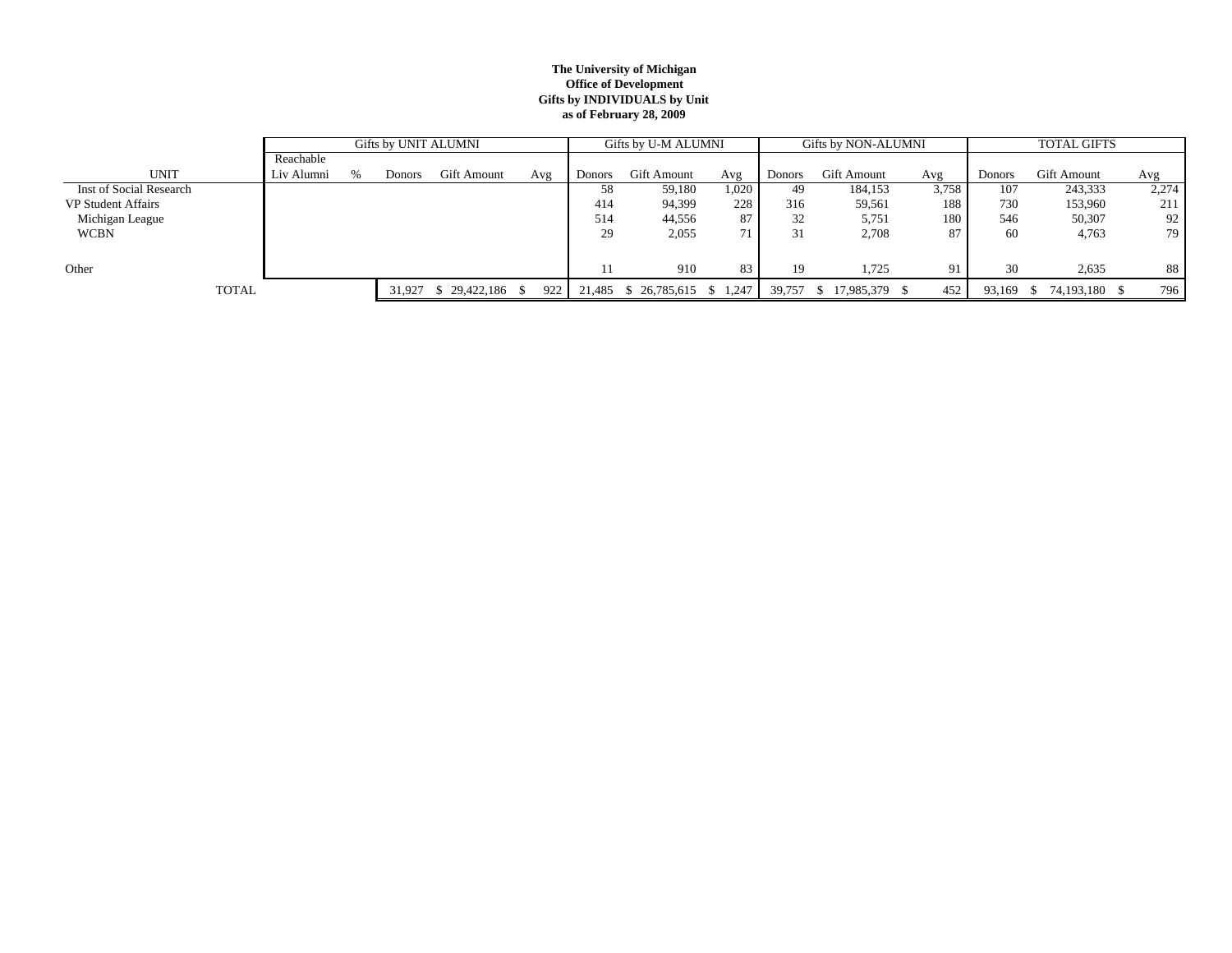#### **The University of Michigan Office of Development as of February 28, 2009 Gifts by SOURCE by Unit**

|                                  |        |                | Transactions |                |                |              | Dollars    |           |           |            |           |              |  |
|----------------------------------|--------|----------------|--------------|----------------|----------------|--------------|------------|-----------|-----------|------------|-----------|--------------|--|
| <b>UNIT</b>                      | Indiv  | Beq            | Corp         | Fdn            | Other          | <b>TOTAL</b> | Indiv      | Beq       | Corp      | Fdn        | Other     | <b>TOTAL</b> |  |
| Taubman Arch & Urban             | 617    |                | 21           | $\mathfrak{Z}$ | 5              | 646          | 281,351    |           | 15,925    | 59,000     | 5,805     | 362,081      |  |
| Art and Design                   | 415    | -1             | 3            |                |                | 419          | 1,553,024  | 2,000     | 800       |            |           | 1,555,824    |  |
| Ross School of Business          | 5,172  | $\,8\,$        | 416          | 11             | 15             | 5,622        | 15,742,914 | 187,388   | 598,649   | 140,750    | 25,785    | 16,695,485   |  |
| Dentistry                        | 1,470  | 5              | 34           | 1              | 24             | 1,534        | 1,381,365  | 502,043   | 341,263   | 250        | 24,154    | 2,249,076    |  |
| Education                        | 2,317  | 5              | 28           | $\overline{4}$ | $\overline{1}$ | 2,355        | 562,998    | 3,154     | 9,058     | 50,530     | 50        | 625,790      |  |
| Engineering                      | 4,661  | 12             | 459          | 10             | 29             | 5,171        | 6,832,975  | 792,126   | 2,708,484 | 644,713    | 411,169   | 11,389,467   |  |
| School of Information            | 659    | $\overline{4}$ | 17           | 1              | 5              | 686          | 163,538    | 204,225   | 36,245    | 235,000    | 3,250     | 642,258      |  |
| Kinesiology                      | 550    | 3              | 18           | $\mathfrak{Z}$ | $\mathfrak{Z}$ | 577          | 775,456    | 11,806    | 64,403    | 73,987     | 450       | 926,102      |  |
| Law School                       | 4,421  | 29             | 142          | 14             | $\tau$         | 4,613        | 7,415,622  | 5,562,499 | 127,046   | 829,959    | 12,923    | 13,948,049   |  |
| <b>LSA</b>                       | 11,694 | 17             | 319          | 39             | 69             | 12,138       | 15,420,164 | 1,051,459 | 513,691   | 630,771    | 670,906   | 18,286,991   |  |
| School of Music, Theater & Dance | 3,068  | 15             | 78           | 14             | 14             | 3,189        | 1,546,878  | 592,822   | 59,132    | 156,725    | 9,850     | 2,365,408    |  |
| Natural Resources & Env.         | 627    | $\mathbf{1}$   | 25           | 9              | 2              | 664          | 1,074,975  | 38,414    | 110,419   | 674,976    | 5,000     | 1,903,783    |  |
| Nursing                          | 1,132  | 6              | 14           | $\sqrt{2}$     | 5              | 1,159        | 486,393    | 212,990   | 27,350    | 82,279     | 74,843    | 883,855      |  |
| Pharmacy                         | 861    | $\mathbf{1}$   | 57           |                | 8              | 927          | 821,327    | 247,645   | 116,550   |            | 49,515    | 1,235,037    |  |
| Public Health                    | 1,372  | $\tau$         | 39           | 11             | 22             | 1,451        | 2,029,639  | 159,827   | 617,345   | 11,318,439 | 178,325   | 14,303,575   |  |
| Ford School Public Policy        | 308    |                | 6            | 6              |                | 320          | 287,935    |           | 26,375    | 542,929    |           | 857,239      |  |
| Rackham Graduate School          | 3,036  | -1             | 60           | $\,8\,$        | 8              | 3,113        | 753,616    | 50        | 13,922    | 5,219,099  | 11,834    | 5,998,521    |  |
| Social Work                      | 942    | 2              | 8            | 6              | 6              | 964          | 215,187    | 63,400    | 3,765     | 468,715    | 3,745     | 754,812      |  |
| <b>Health System</b>             |        |                |              |                |                |              |            |           |           |            |           |              |  |
| Medical School                   | 13,041 | 57             | 255          | 78             | 523            | 13,954       | 20,536,117 | 2,957,175 | 1,999,257 | 8,881,532  | 6,924,148 | 41,298,229   |  |
| Hospital                         | 4,049  | 12             | 110          | 10             | 120            | 4,301        | 2,542,115  | 411,174   | 346,299   | 1,021,900  | 476,084   | 4,797,572    |  |
| Dearborn Campus                  | 2,486  |                | 104          | $\tau$         | 21             | 2,618        | 2,852,290  |           | 670,855   | 62,100     | 16,301    | 3,601,546    |  |
| Flint Campus                     | 1,485  | $\overline{4}$ | 14           | $\overline{4}$ | 15             | 1,522        | 415,626    | 7,294,264 | 10,550    | 70,421     | 34,410    | 7,825,272    |  |
| WFUM-TV                          | 4,044  | 3              | 32           | 2              | 11             | 4,092        | 372,548    | 5,384     | 27,264    | 2,545      | 3,017     | 410,756      |  |
| Alumni Association               | 930    |                | 27           | 3              | $\overline{4}$ | 964          | 460,079    |           | 5,639     | 675        | 620       | 467,013      |  |
| Athletics                        | 16,425 | 8              | 259          | 9              | 81             | 16,782       | 18,318,697 | 94,653    | 358,726   | 57,750     | 139,605   | 18,969,431   |  |
| Museum of Art                    | 593    | $\overline{4}$ | 8            | $\overline{4}$ | $\tau$         | 616          | 1,824,883  | 66,361    | 11,980    | 2,425      | 10,767    | 1,916,416    |  |
| Univ Library                     | 392    | 2              | 10           | 1              | 6              | 411          | 589,853    | 333,358   | 21,375    | 30,000     | 1,375     | 975,961      |  |
| <b>Univ Musical Society</b>      | 1,403  | 5              | 27           | 6              | 8              | 1,449        | 1,205,920  | 83,666    | 147,290   | 312,362    | 20,154    | 1,769,392    |  |
| Office of the President          | 407    | 11             | 19           | 1              | -1             | 439          | 417,656    | 23,887    | 11,540    | 25,000     | 500       | 478,583      |  |
| WUOM/WVGR                        | 20,396 | 11             | 189          | 13             | 139            | 20,748       | 2,147,537  | 67,246    | 179,417   | 63,956     | 190,472   | 2,648,628    |  |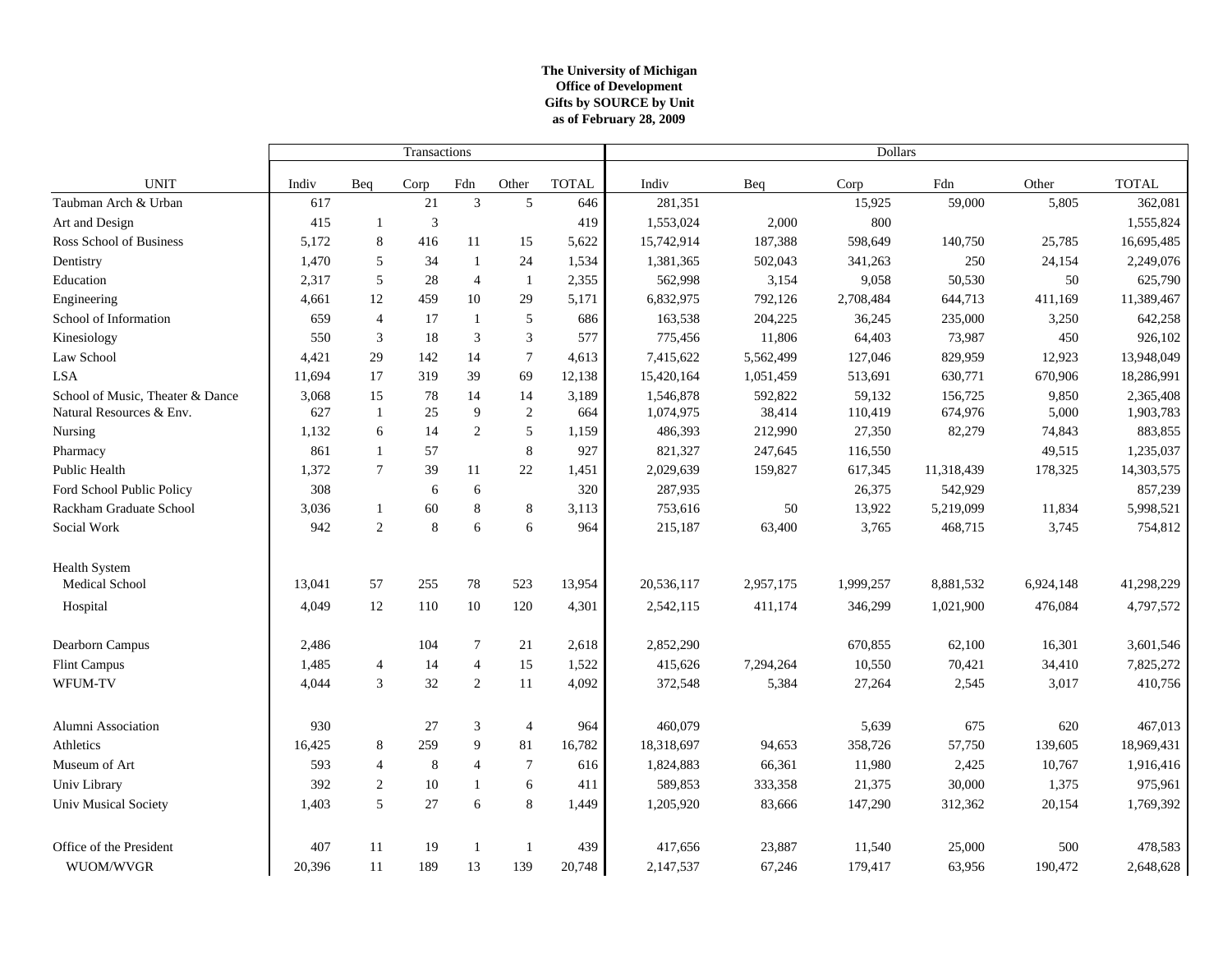#### **The University of Michigan Office of Development as of February 28, 2009 Gifts by SOURCE by Unit**

|                                   | Transactions |                |       |                |                |              | <b>Dollars</b>    |            |            |                             |            |              |  |
|-----------------------------------|--------------|----------------|-------|----------------|----------------|--------------|-------------------|------------|------------|-----------------------------|------------|--------------|--|
| <b>UNIT</b>                       | Indiv        | Beq            | Corp  | Fdn            | Other          | <b>TOTAL</b> | Indiv             | Beq        | Corp       | Fdn                         | Other      | <b>TOTAL</b> |  |
| VP Academic & Provost             | 72           |                | 8     | 5              | 38             | 127          | 836,554           | 2,932,496  | 295,086    | 1,057,075                   | 588,598    | 5,709,809    |  |
| <b>CCEW</b>                       | 301          |                | 3     |                |                | 307          | 253,562           | 100        | 700        | 161,887                     | 5,000      | 421,249      |  |
| <b>Clements Library</b>           | 441          |                | 8     |                | 14             | 465          | 833,460           | 160,000    | 3,705      | 49,260                      | 5,260      | 1,051,685    |  |
| Office of Financial Aid           | 780          | 27             | 14    | $\overline{4}$ | 59             | 884          | 1,066,106         | 3,447,125  | 45,347     | 32,268                      | 239,348    | 4,830,194    |  |
| <b>Bentley Historical Library</b> | 180          |                |       |                | $\overline{7}$ | 189          | 64,720            |            | 50         | 500                         | 1,375      | 66,645       |  |
| Botanical Gardens & Arboretum     | 1,098        | $\overline{4}$ | 13    | 2              | $\overline{4}$ | 1,121        | 145,921           | 88,000     | 1,905      | 1,610                       | 745        | 238,181      |  |
| VP Development                    | 36           | 5              | 3     |                |                | 45           | 1,341,559         | 218,243    | 872,250    | 90,000                      |            | 2,522,052    |  |
| <b>VP</b> Finance                 | 52           |                | 4     |                |                | 56           | 1,013,764         |            | 26,050     |                             |            | 1,039,814    |  |
| Pending/Unallocated               |              |                |       |                |                |              |                   |            |            |                             |            | $\Omega$     |  |
| Unrestricted/Undesignated         |              |                |       |                |                |              | 1,000             |            |            |                             |            | 1,000        |  |
| VP Research                       | 9            |                | 15    |                | $\overline{2}$ | 26           | 31,555            |            | 307,500    |                             | 175,511    | 514,566      |  |
| Inst of Social Research           | 170          |                | 3     | 5              |                | 179          | 548,600           | 333,333    | 57,550     | 1,339,122                   |            | 2,278,605    |  |
| <b>VP Student Affairs</b>         | 947          |                | 239   | 2              | 10             | 1,199        | 421,735           | 6,204      | 533,141    | 29,291                      | 12,830     | 1,003,201    |  |
| Michigan League                   | 581          |                | 4     |                |                | 586          | 53,307            | 5,742      | 550        |                             |            | 59,599       |  |
| <b>WCBN</b>                       | 65           |                |       |                |                | 65           | 5,538             |            |            |                             |            | 5,538        |  |
|                                   |              |                |       |                |                |              |                   |            |            |                             |            |              |  |
| Other                             | 30           |                |       |                |                | 30           | 2,635             |            |            |                             |            | 2,635        |  |
| <b>TOTAL</b>                      | 113,736      | 279            | 3,113 | 302            | 1,294          | 118,724      | \$<br>115,648,694 | 28,160,260 | 11,324,448 | 34,419,799<br><sup>\$</sup> | 10,333,723 | 199,886,924  |  |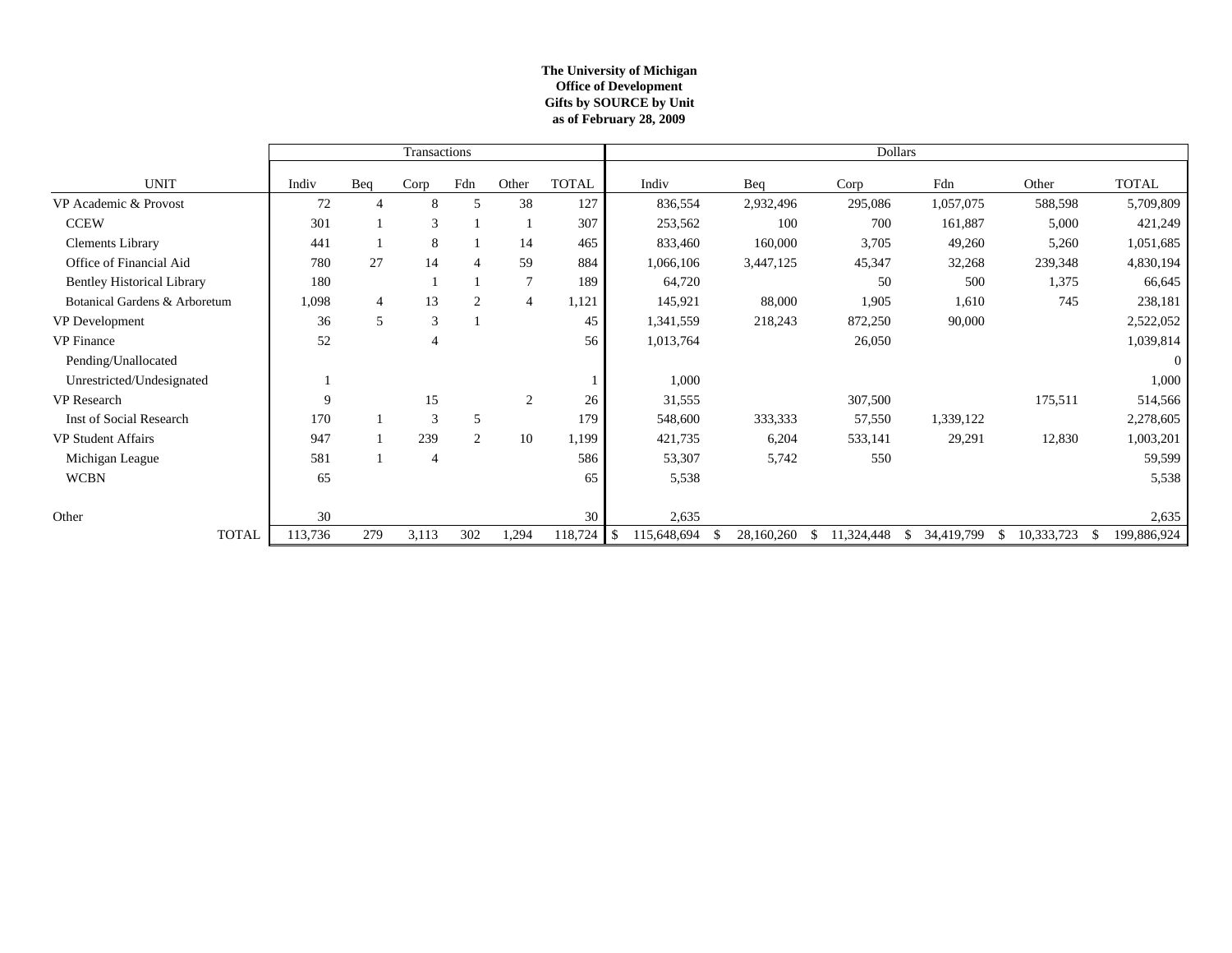# **LISTING OF GIFTS \$10,000 AND OVER FOR FEBRUARY 2009**

| <b>Advanced Micro Devices, Inc., Sunnyvale, California</b><br>For research and other support in the College of Engineering                                                                                                        | \$19,000 |
|-----------------------------------------------------------------------------------------------------------------------------------------------------------------------------------------------------------------------------------|----------|
| <b>Alliance for Lupus Research, New York, New York</b><br>For research in the Medical School                                                                                                                                      | 90,928   |
| Alzheimer's Disease and Related Disorders Association, Chicago, Illinois<br>For support in the Life Sciences Institute and the Transportation Research<br>Institute                                                               | 112,199  |
| <b>American Foundation for Suicide Prevention, New York, New York</b><br>For research in the Medical School                                                                                                                       | 10,000   |
| American Foundation for Pharmaceutical Education, Rockville, Maryland<br>For support in the College of Pharmacy                                                                                                                   | 23,000   |
| <b>American Heart Association, Inc., Dallas, Texas</b><br>For research and other support in the College of Engineering, the Life<br>Sciences Institute, the Medical School and the College of Literature,<br>Science and the Arts | 659,281  |
| <b>American Otological Society, The Villages, Florida</b><br>For research in the Medical School                                                                                                                                   | 13,750   |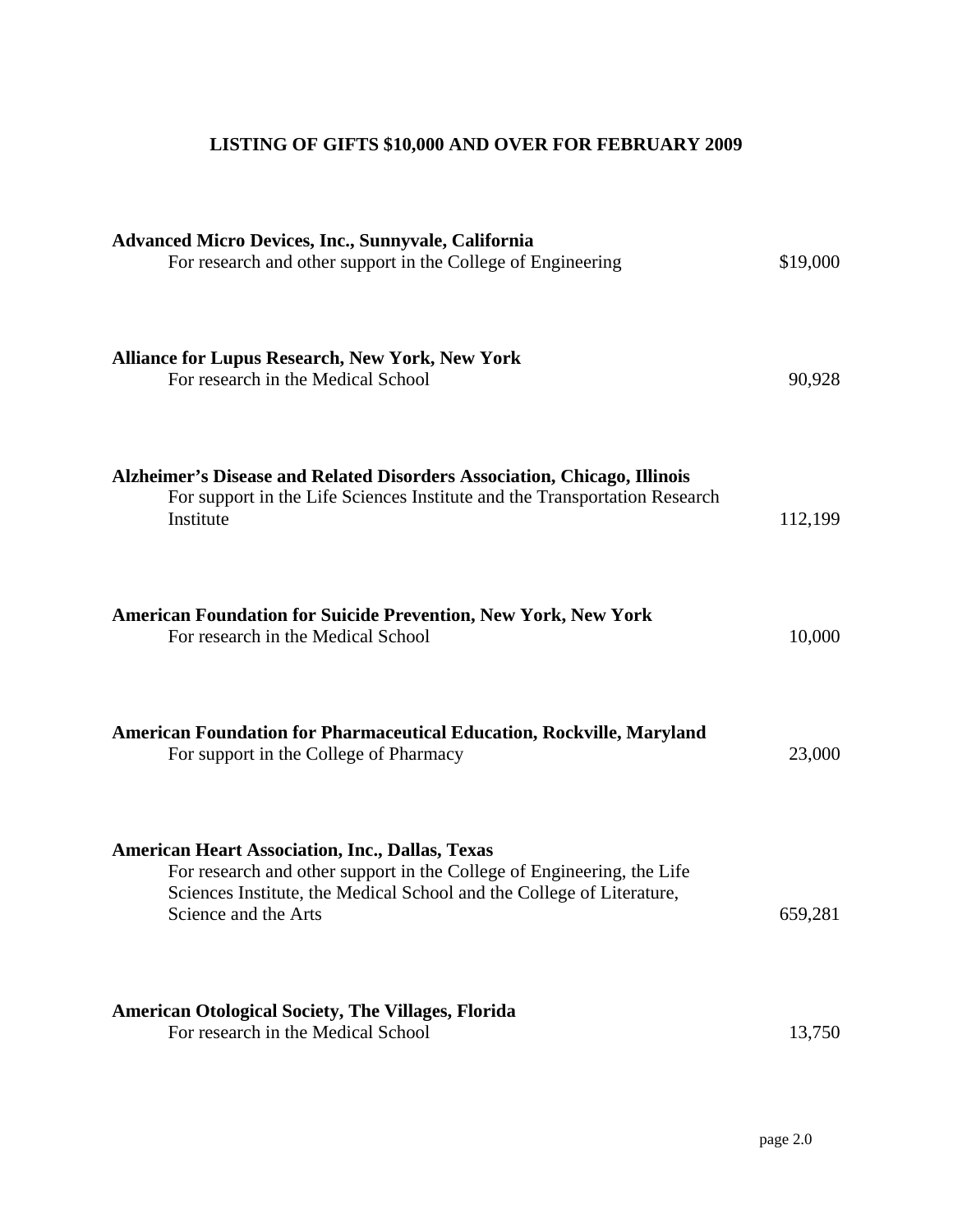| <b>American Skin Association, Inc., New York, New York</b><br>For research in the Medical School                                                          | 37,500 |
|-----------------------------------------------------------------------------------------------------------------------------------------------------------|--------|
| <b>Anonymous Donor</b><br>For a Charitable Gift Annuity, for the ultimate benefit of the Women's<br>Center in the Department of Obstetrics and Gynecology | 10,000 |
| Rudi Ansbacher, Ann Arbor<br>For the Dr. and Mrs. Rudi Ansbacher Scholarship Grant Fund in the<br><b>Medical School</b>                                   | 17,000 |
| <b>Arthritis Foundation, Atlanta, Georgia</b><br>For research and other support in the Medical School                                                     | 61,771 |
| Dr. Robert C. Atkins Foundation, Jenkintown, Pennsylvania<br>For research in the School of Kinesiology                                                    | 73,487 |
| Audet & Partners LLP, San Francisco, California<br>For research in the Medical School                                                                     | 15,000 |
| C. R. Bard, Inc., New Providence, New Jersey<br>For the Edward J. McGuire Professorship in the Medical School                                             | 10,000 |
| Glenn J. Barnes, London, England<br>For the Building Fund in the Law School                                                                               | 10,000 |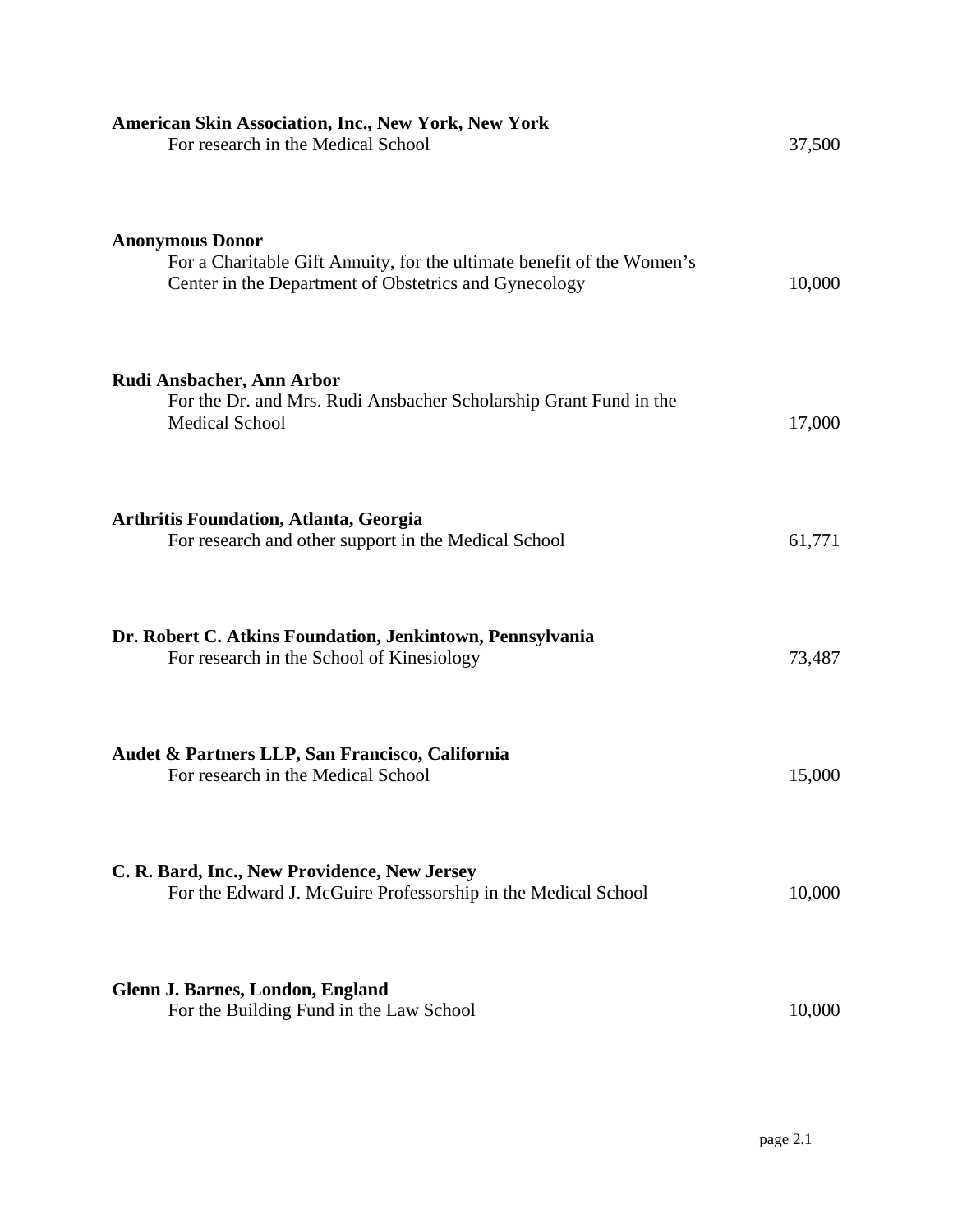| <b>Bruce L. Bartlett, Holmdel, New Jersey</b><br>For scholarships and other support in the Department of Athletics                                           | 21,600 |
|--------------------------------------------------------------------------------------------------------------------------------------------------------------|--------|
| <b>Barton-Marlow Company, Southfield</b><br>For the C. S. Mott Children's Hospital Construction Project Fund                                                 | 25,000 |
| <b>Bechtel Group Foundation, San Francisco, California</b><br>For scholarships in the College of Engineering                                                 | 10,000 |
| Rachel A. Bendit, Ann Arbor<br>For support in the School of Nursing; and for the University Musical<br>Society                                               | 11,710 |
| <b>Alvin M. Bentley Foundation, Owosso</b><br>For the Alvin M. and Arvella D. Bentley Scholarship Fund in the College<br>of Literature, Science and the Arts | 45,000 |
| <b>Margaret T. Biddle Foundation, Garden City, New York</b><br>For research in the Comprehensive Cancer Center                                               | 25,000 |
| <b>Ronald and Nancy Bishop Charitable Trust</b><br>For support in the Medical School                                                                         | 39,000 |
| <b>B M W, AG, Muenchen, Germany</b><br>For support in the Transportation Research Institute                                                                  | 15,000 |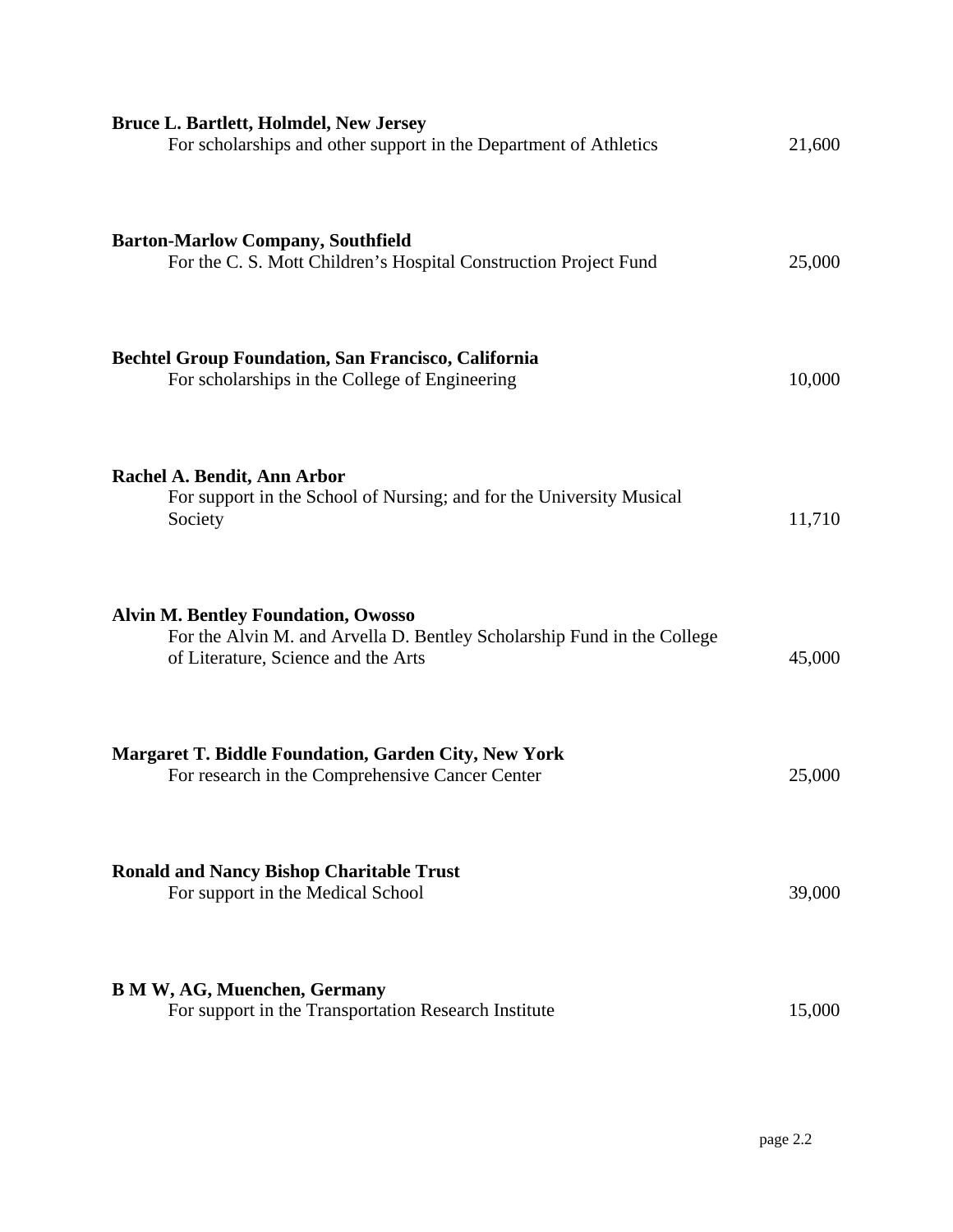| Boehringer Ingelheim, LTD, Ridgefield, Connecticut<br>For research in the College of Pharmacy                                                                                                                                                | 10,000    |
|----------------------------------------------------------------------------------------------------------------------------------------------------------------------------------------------------------------------------------------------|-----------|
| <b>Marvin Borman, Long Lake, Minnesota</b><br>755 shares of Archer Daniels Midland Company common stock; for the<br>Marvin and Elizabeth Borman Endowed Undergraduate Scholarship Fund<br>in the College of Literature, Science and the Arts | 19,762    |
| <b>Bobbe J. Bridge, Seattle, Washington</b><br>For the Bobbe and Jon Bridge Funds in the Law School                                                                                                                                          | 75,000    |
| Joseph M. Buonaiuto, Powell, Ohio<br>For scholarships and other support in the Department of Athletics                                                                                                                                       | 13,600    |
| Burroughs Wellcome Fund, Research Triangle Park, North Carolina<br>For research in the Medical School                                                                                                                                        | 20,000    |
| <b>Dorothy C. Calafiore Trust</b><br>For the Dorothy C. Calafiore Scholarship Fund in the School of Public<br>Health                                                                                                                         | 79,971    |
| <b>Carls Foundation, Detroit</b><br>For the C. S. Mott Children's Hospital Construction Project Fund                                                                                                                                         | 1,000,000 |
| E. Rhodes and Leona B. Carpenter, Philadelphia, Pennsylvania<br>For support in the Museum of Art                                                                                                                                             | 25,000    |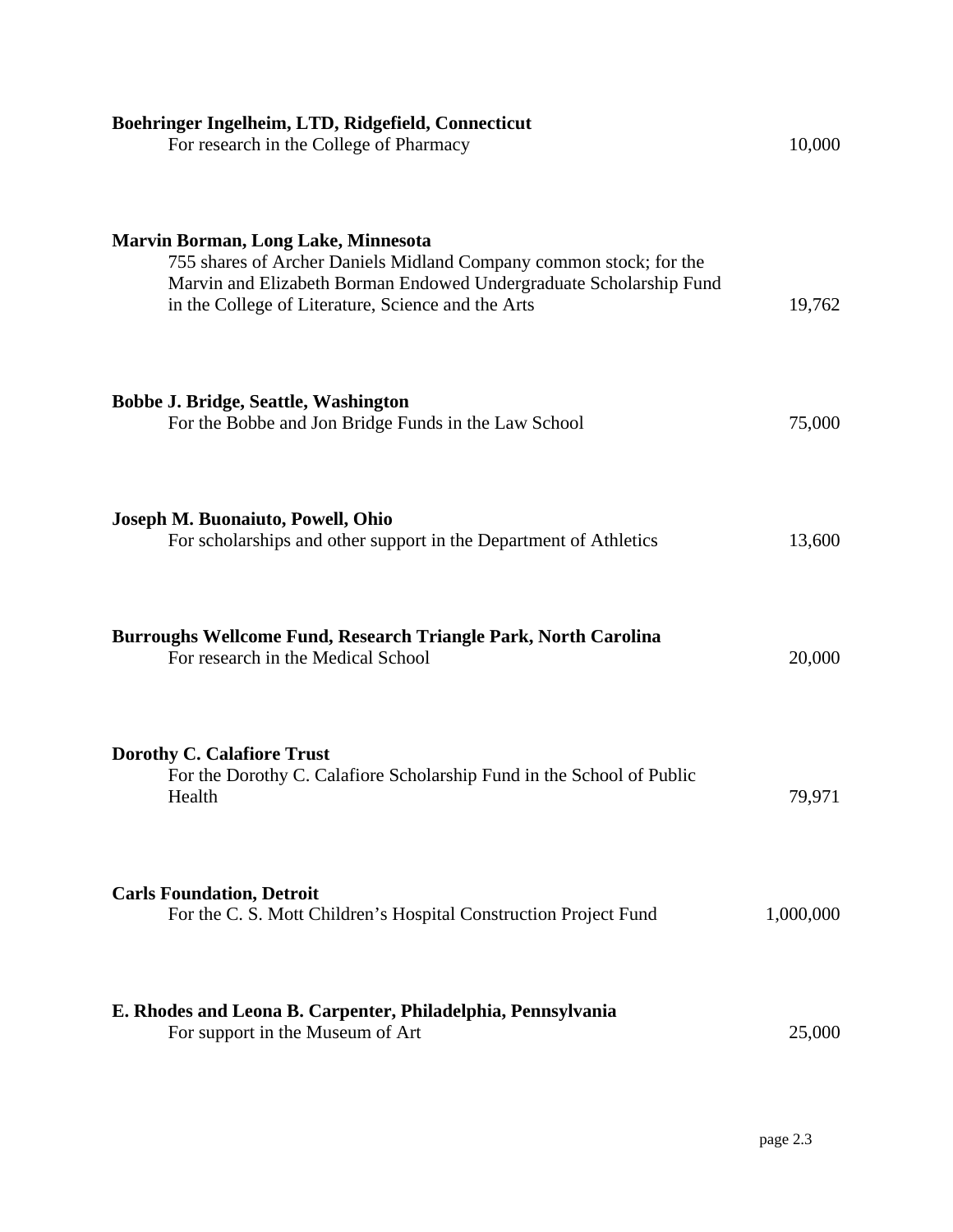| <b>Chrysler Foundation, Auburn Hills</b><br>For support at the University of Michigan-Dearborn                                                                                                                                                                                           | 20,000  |
|------------------------------------------------------------------------------------------------------------------------------------------------------------------------------------------------------------------------------------------------------------------------------------------|---------|
| <b>Ralph G. Conger Trust</b><br>47,224 various corporate common stocks and a municipal bond; for the<br>Ralph G. Conger Scholarship Fund, the Ralph G. Conger, Jr. Scholarship<br>Fund, the Pauline M. Conger Scholarship Fund, and for the Julia Henning<br><b>Conger Memorial Fund</b> | 725,180 |
| <b>Conlin Family Fund of the Fidelity Charitable Gift Fund, Boston,</b><br><b>Massachusetts;</b> for support in the Stephen M. Ross School of Business                                                                                                                                   | 10,000  |
| <b>Jack Kent Cooke Foundation, Lansdowne, Virginia</b><br>For support at the University of Michigan                                                                                                                                                                                      | 115,500 |
| <b>Robert D. Coven, New York, New York</b><br>For the Jean Coven Endowed Scholarship Fund in the College of<br>Literature, Science and the Arts                                                                                                                                          | 10,000  |
| Cystic Fibrosis Foundation, Bethesda, Maryland<br>For research and other support in the Medical School                                                                                                                                                                                   | 51,283  |
| <b>Deafness Research Foundation, New York, New York</b><br>For research in the Medical School                                                                                                                                                                                            | 14,936  |
| <b>Steven A. Dey, Jersey City, New Jersey</b><br>For the Garvie and Susan Craw Endowed Scholarship for Football in the<br>Department of Athletics                                                                                                                                        | 18,000  |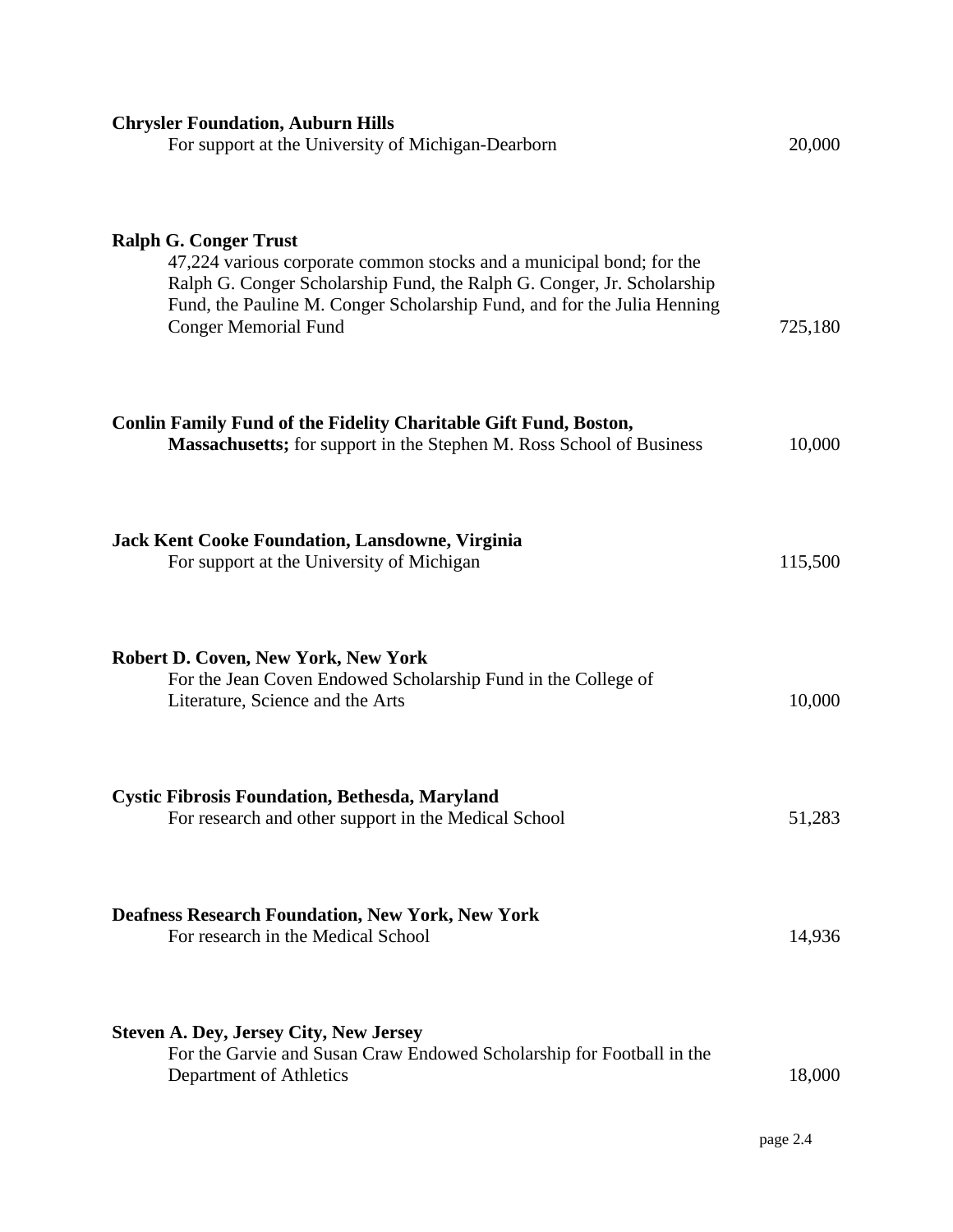| <b>Jim Donahey, Ann Arbor</b><br>For scholarships and other support in the Department of Athletics                      | 11,300             |
|-------------------------------------------------------------------------------------------------------------------------|--------------------|
| <b>Dryer Charitable Foundation, Grosse Pointe Farms</b><br>for research in the Medical School                           | 20,000             |
| <b>DTE Energy, Detroit</b><br>For the Clean Energy Prize Fund                                                           | 40,000             |
| <b>DTE Energy Foundation, Detroit</b><br>For the University Musical Society; and for Employee Matching Gifts            | 49,180             |
| <b>Dunn Family Survivors Trust</b><br>For the Leigh E. and Rachel S. Dunn Scholarships in the College of<br>Engineering | 400,000            |
| Eaton Charitable Fund, Cleveland, Ohio<br>For support in the College of Engineering                                     | 10,000             |
| <b>Farbman Family Foundation, Southfield</b><br>For research in the Medical School                                      | 20,000             |
| <b>Foundation for Anesthesia, Park Ridge, Illinois</b><br>For research in the Medical School                            | 62,500             |
| <b>Lola B. Gilmour Trust</b><br>For support in the School of Music, Theatre and Dance                                   | 25,000<br>page 2.5 |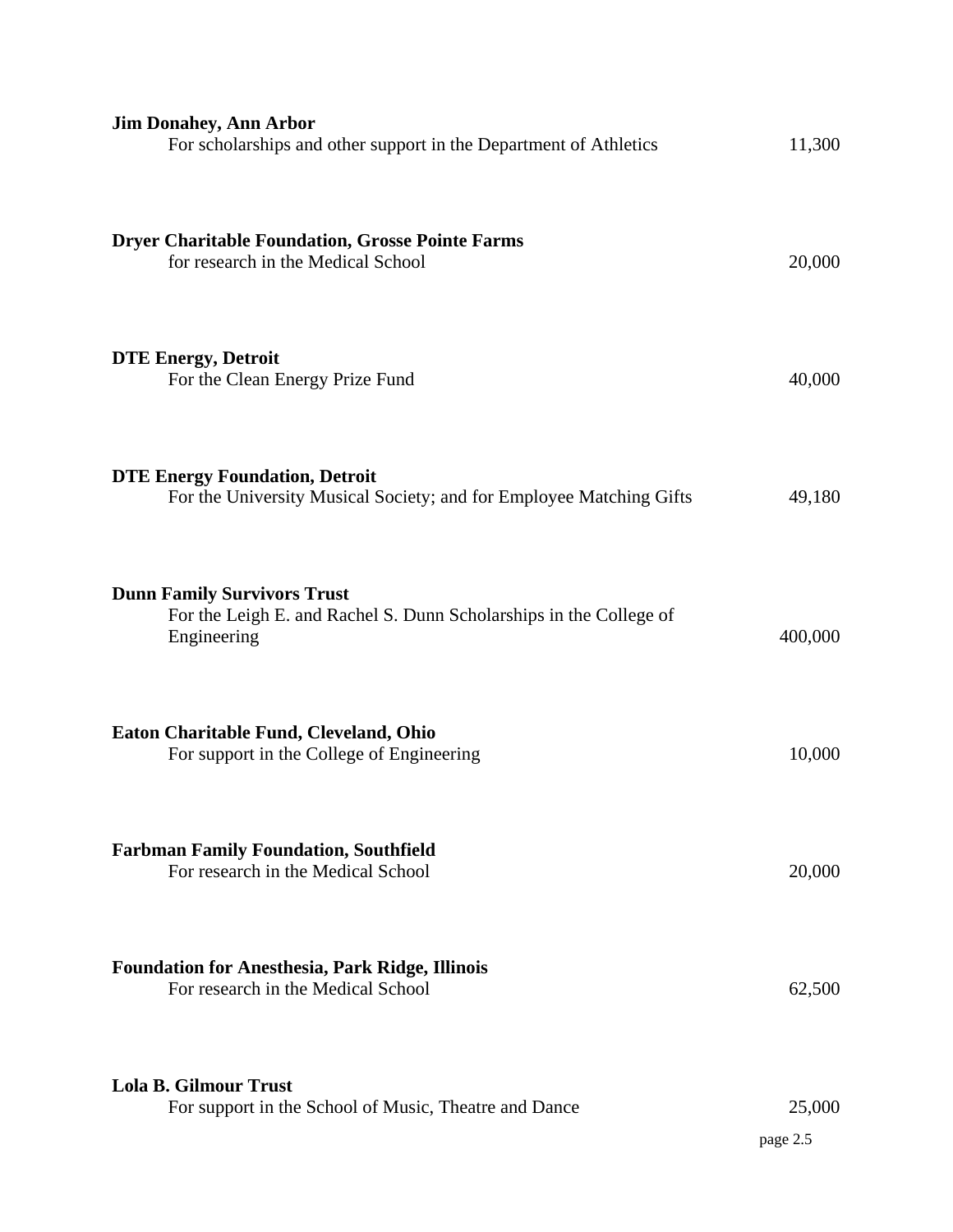| Robert G. Goldberg, Ringgold, Georgia<br>For support in the Department of Athletics                                                                                                                        | 10,000    |
|------------------------------------------------------------------------------------------------------------------------------------------------------------------------------------------------------------|-----------|
| Goodrich Foundation, Inc., Fort Lauderdale, Florida<br>For the John K. Goodrich Discretionary Library Fund                                                                                                 | 10,000    |
| Donald C. Graham, York, Pennsylvania<br>For the Solid State Electronics Laboratory Construction Fund in the<br>College of Engineering                                                                      | 100,000   |
| <b>Graham Foundation, York, Pennsylvania</b><br>For the Solid State Electronics Laboratory Construction Fund in the<br>College of Engineering; and for the Interdisciplinary Environmental<br>Program Fund | 1,400,000 |
| <b>Greenwall Foundation, New York, New York</b><br>For research in the Medical School                                                                                                                      | 56,036    |
| Harbor Capital Advisors, Inc., Chicago, Illinois<br>For Employee Matching Gifts                                                                                                                            | 26,000    |
| James C. Hays, Roswell, Georgia<br>For the James C. Hays, M.D. Scholarship Fund in the Medical School                                                                                                      | 10,000    |
| Jon R. Holt, Minnetrista, Minnesota<br>For support in the Department of Athletics                                                                                                                          | 50,000    |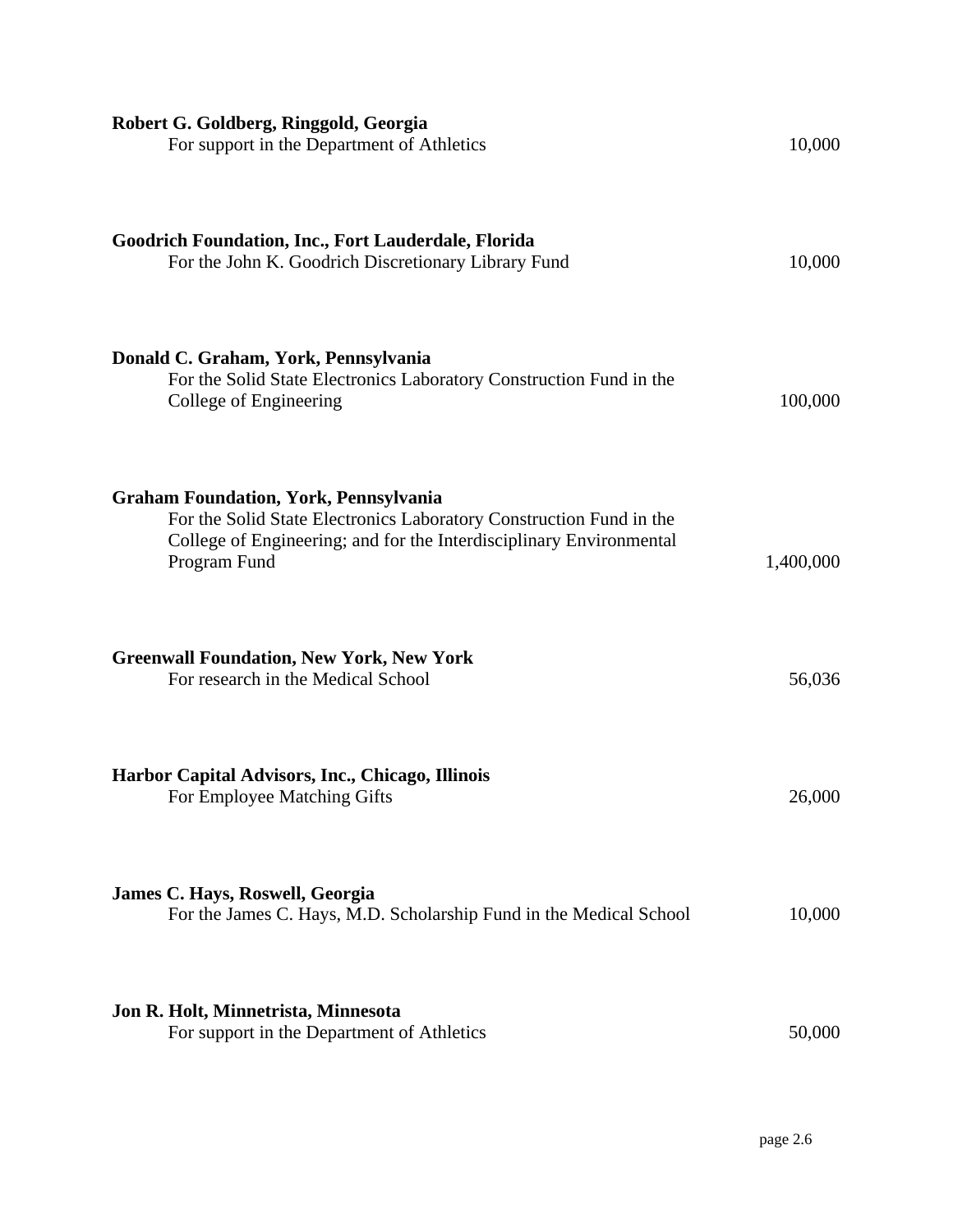| <b>James S. House and Wendy Fisher House Charitable Fund of the Fidelity</b><br>Charitable Gift Fund, Cincinnati, Ohio; for the Robert Kahn<br>Fellowship for the Scientific Study of Social Issues in the Institute for<br>Social Research; and for the Joseph Veroff Endowed Graduate Support<br>Fund in the College of Literature, Science and the Arts | 10,000             |
|------------------------------------------------------------------------------------------------------------------------------------------------------------------------------------------------------------------------------------------------------------------------------------------------------------------------------------------------------------|--------------------|
| <b>Intel Corporation, Hillsboro, Oregon</b><br>For research in the College of Engineering                                                                                                                                                                                                                                                                  | 135,000            |
| <b>International Paper Company Foundation, Memphis, Tennessee</b><br>For the Roger B. Smith Dean's Discretionary Fund in the Stephen M. Ross<br><b>School of Business</b>                                                                                                                                                                                  | 50,000             |
| <b>James A. Jacob Trust</b><br>For the Rouge River Bird Observatory, University of Michigan-Dearborn                                                                                                                                                                                                                                                       | 12,500             |
| Johnson & Johnson Family of Companies, Skillman, New Jersey<br>For Employee Matching Gifts                                                                                                                                                                                                                                                                 | 11,050             |
| <b>Robert Wood Johnson Foundation, Princeton, New Jersey</b><br>For research and other support in the Institute for Social Research and the<br>School of Public Health                                                                                                                                                                                     | 961,372            |
| <b>Shirley J. Jones, Naples, Florida</b><br>For the Robert and Shirley Jones Endowed Undergraduate Scholarship<br>Fund in the Stephen M. Ross School of Business                                                                                                                                                                                           | 25,000             |
| <b>Juvenile Diabetes Research Foundation, New York, New York</b><br>For research in the Medical School                                                                                                                                                                                                                                                     | 90,393<br>page 2.7 |
|                                                                                                                                                                                                                                                                                                                                                            |                    |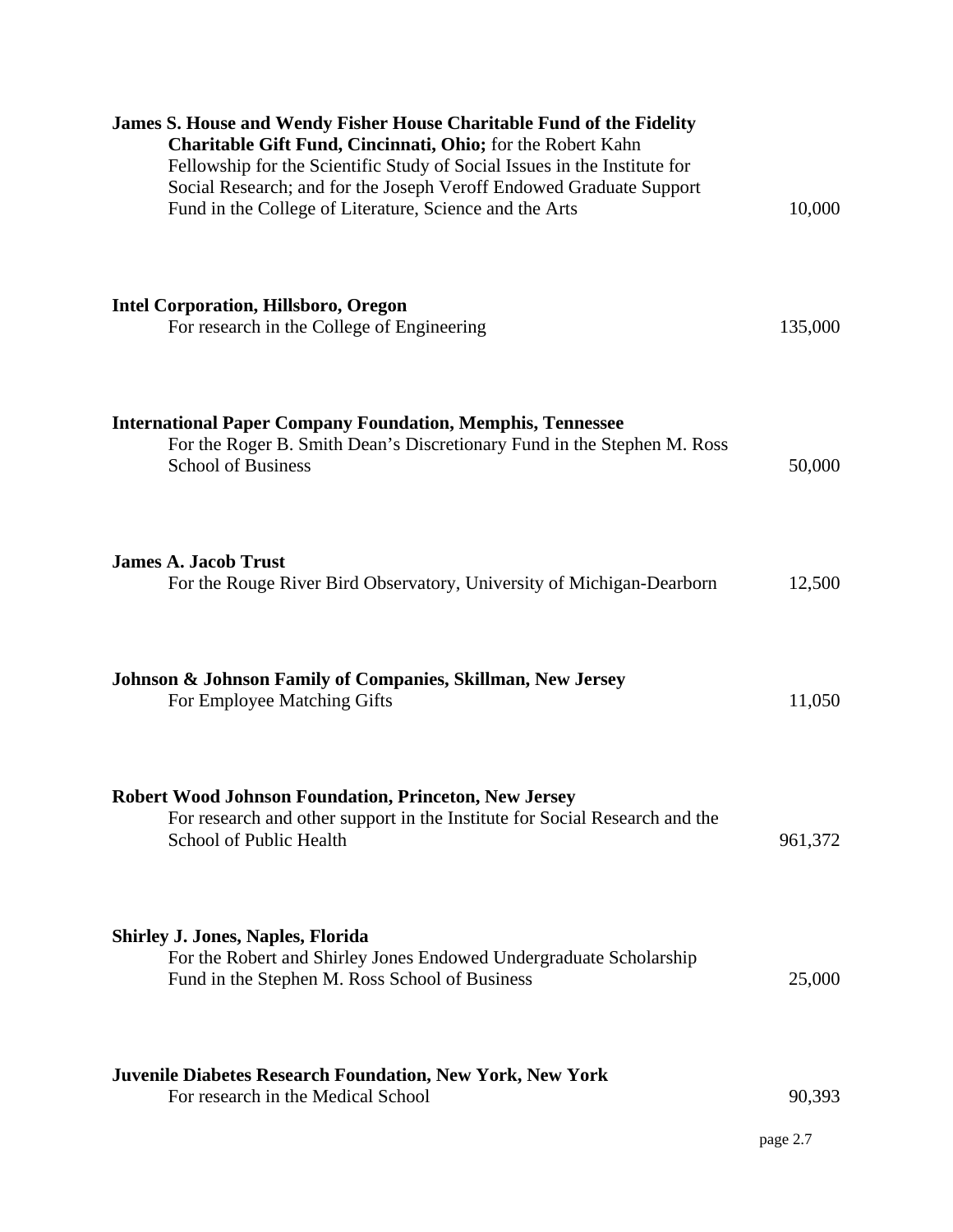| Paul Katzman, Boca Raton, Florida<br>For the Katzman Family Research Fund in the Medical School                                                                                                                  | 50,000 |
|------------------------------------------------------------------------------------------------------------------------------------------------------------------------------------------------------------------|--------|
| Lois Katzman, Bloomfield Hills<br>For the Katzman Family Research Fund in the Medical School                                                                                                                     | 50,000 |
| Herbert W. Kaufman Family Support Foundation of the United Jewish<br>Foundation, Bloomfield Hills; for the Alan J. and Sue Kaufman Family<br>Scholarship Fund in the College of Literature, Science and the Arts | 10,000 |
| Helen L. Kay Charitable Private Foundation, Ann Arbor<br>For the Hedgehog Pathway in Cancer Development Fund in the Medical<br>School                                                                            | 38,544 |
| <b>Wanda Kidon Estate</b><br>For the Burn Director Fund in the Medical School                                                                                                                                    | 20,000 |
| <b>Kiwanis of Michigan Foundation, Petoskey</b><br>For the Child and Family Life Fund                                                                                                                            | 20,200 |
| Robert I. Kleinberg, New York, New York<br>For the Robert and Luise Kleinberg Scholarship Fund in the College of<br>Literature, Science and the Arts                                                             | 25,000 |
| <b>James A. and Faith Knight Foundation, Ann Arbor</b><br>For research in the College of Literature, Science and the Arts                                                                                        | 11,000 |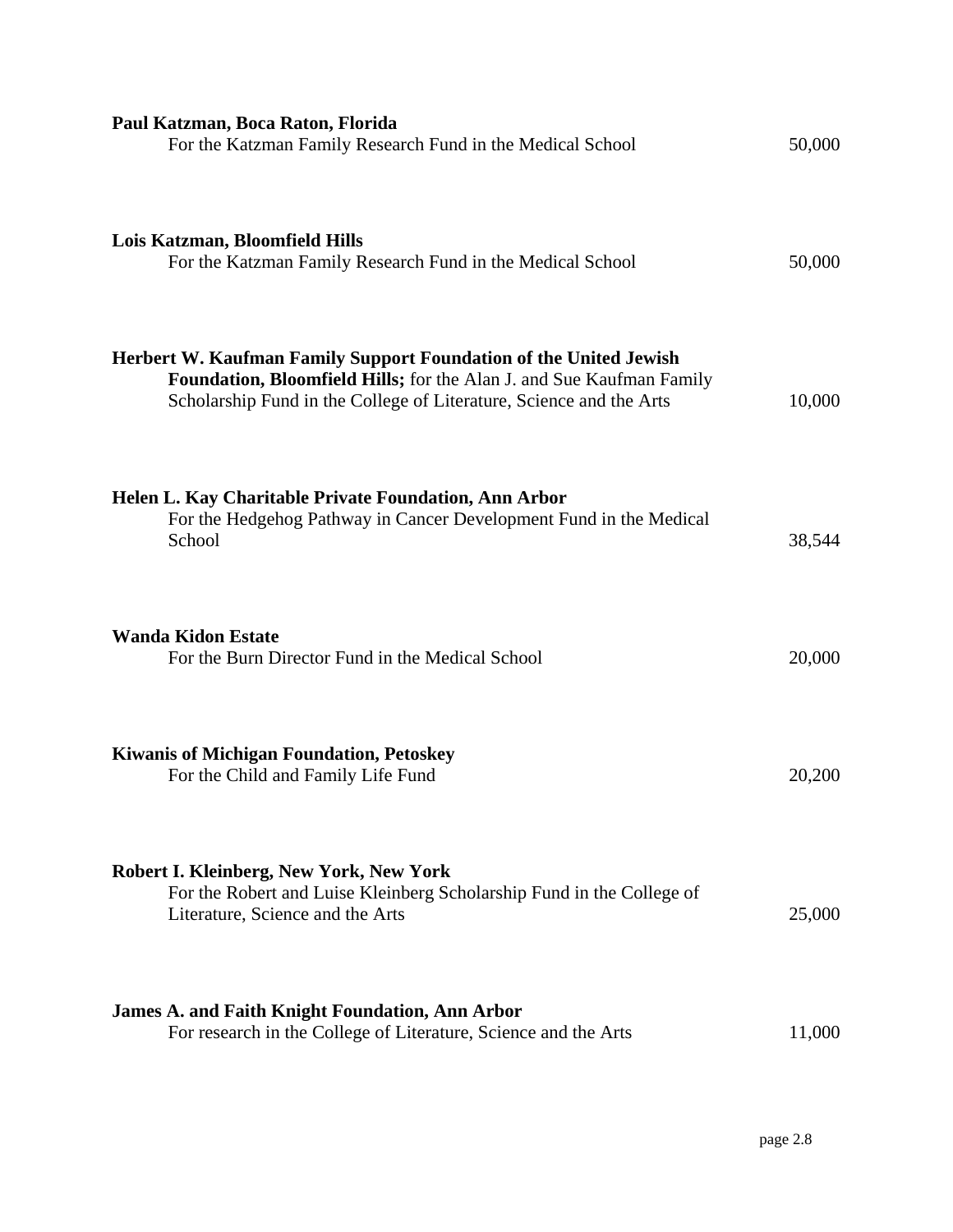| <b>Susan G. Komen For the Cure Foundation, Dallas, Texas</b><br>For support in the Medical School                                     | 45,000 |
|---------------------------------------------------------------------------------------------------------------------------------------|--------|
| Leslie Fund, Inc., Seattle, Washington<br>For the Anne B. Young Collegiate Professorship in Neurology in the<br><b>Medical School</b> | 20,000 |
| Leukemia and Lymphoma Society, White Plains, New York<br>For research in the Life Sciences Institute                                  | 10,000 |
| Brian K. Lipson, Chicago, Illinois<br>For the Brian K. Lipson Scholarship Fund in the College of Literature,<br>Science and the Arts  | 10,000 |
| Lockheed Martin, Lakeland, Florida<br>For support in the College of Engineering; and at the University of<br>Michigan                 | 19,950 |
| <b>Masco Corporation, Taylor</b><br>For support at the University of Michigan; and for Employee Matching<br>Gifts                     | 38,500 |
| <b>Fern McCrea Estate</b><br>For research in the Medical School                                                                       | 18,000 |
| June and Cecil McDole Charitable Fund, Southfield<br>For the Save a Heart Campaign Fund                                               | 12,500 |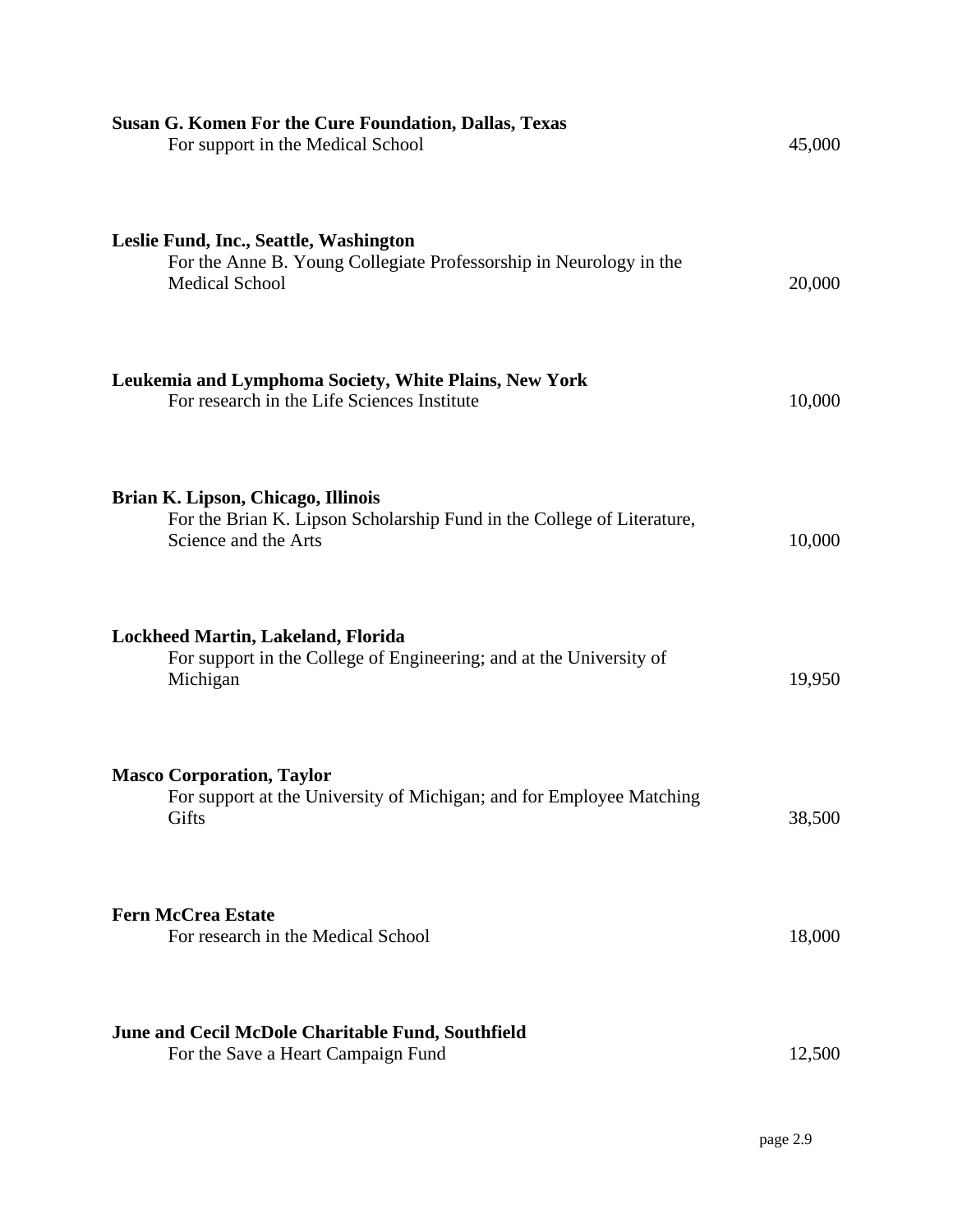| <b>James S. McDonnell Foundation, Saint Louis, Missouri</b><br>For research in the College of Literature, Science and the Arts                            | 67,025              |
|-----------------------------------------------------------------------------------------------------------------------------------------------------------|---------------------|
| <b>Mary U. Meader Irrevocable Trust</b><br>For the John F. Greden, M.D. Professorship Fund in the Medical School                                          | 500,000             |
| <b>Joel S. Mindel, New York, New York</b><br>For ophthalmology support in the Medical School                                                              | 25,000              |
| <b>Minnesota Mining and Manufacturing Foundation, Saint Paul, Minnesota</b><br>For support in the College of Engineering                                  | 190,965             |
| <b>Ruth Mott Foundation, Flint</b><br>For research in the School of Public Health                                                                         | 197,768             |
| <b>Muscular Dystrophy Association, Inc., Tucson, Arizona</b><br>For research in the Medical School and the College of Literature, Science<br>and the Arts | 60,252              |
| <b>National Multiple Sclerosis Society, Michigan Chapter, Detroit</b><br>For research and other support in the Medical School                             | 73,135              |
| <b>National Multiple Sclerosis Society, New York, New York</b><br>For research in the Medical School                                                      | 46,947              |
| National Collegiate Inventors & Innovators Alliance, Hadley, Massachusetts<br>For biomedical engineering support in the College of Engineering            | 17,700<br>page 2.10 |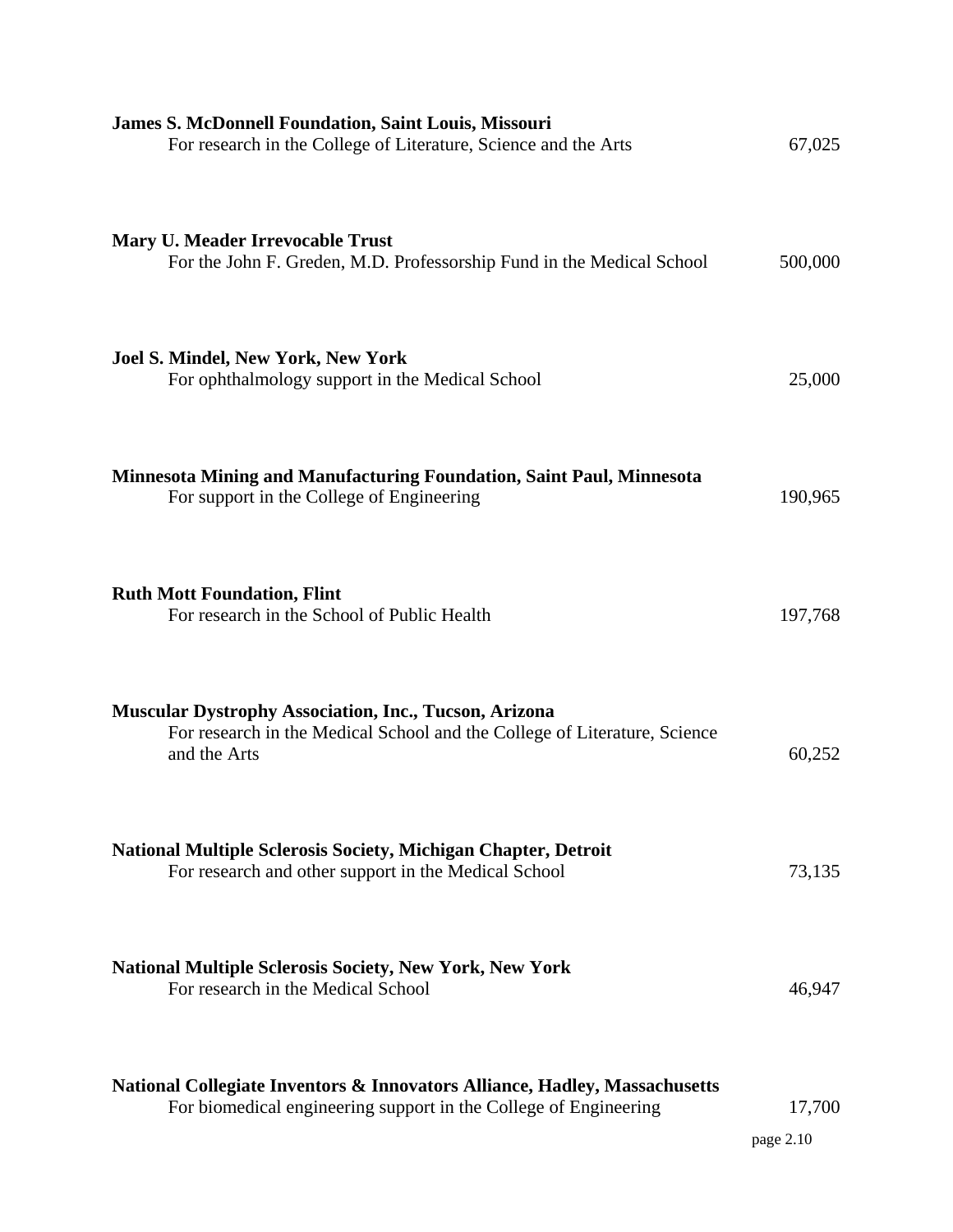| Robert E. Nederlander, Palm Beach, Florida<br>For support in the Department of Athletics and for research in the Medical<br>School                                                                                                        | 54,000  |
|-------------------------------------------------------------------------------------------------------------------------------------------------------------------------------------------------------------------------------------------|---------|
| <b>Nephrion, Inc., Ann Arbor</b><br>For bioartificial kidney research in the Medical School                                                                                                                                               | 10,000  |
| Carla Schwartz Newell, Oakland, California<br>400 shares of Netflix, Inc., common stock; for the Building Fund in the<br>Law School                                                                                                       | 15,004  |
| Richard M. Noel, Champaign, Illinois<br>For the Richard M. Noel Charitable Gift Annuity; for the ultimate benefit<br>of the Department of Athletics, and the Sidney Fine Fellowship in the<br>College of Literature, Science and the Arts | 500,000 |
| <b>Morris S. Ogul Estate</b><br>For support in the College of Literature, Science and the Arts                                                                                                                                            | 10,000  |
| <b>Omicron, Inc., Ann Arbor</b><br>For support in the Department of Athletics                                                                                                                                                             | 10,000  |
| Murray and Ina Pitt Charitable Trust, Southfield<br>For the Ina and Murray Pitt Patient Support Services Fund in the<br><b>University Hospitals</b>                                                                                       | 20,000  |
| <b>Power Foundation, Kalamazoo</b><br>For support in the Center for the Education of Women                                                                                                                                                | 20,000  |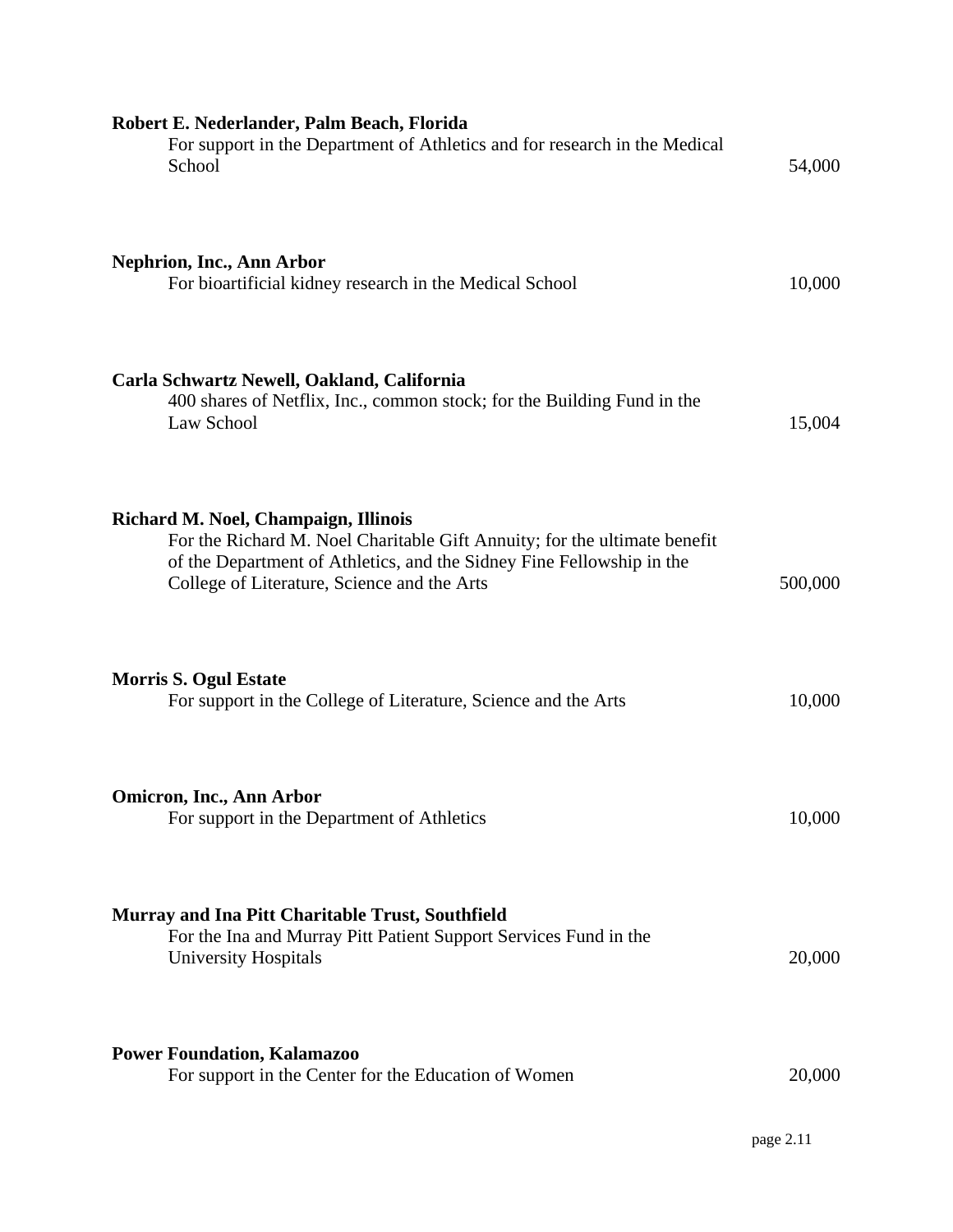| <b>Waltraud E. Prechter, Trenton</b><br>6,537 shares of various corporate common stocks; for the Heinz C.<br>Prechter Bipolar Research Fund in the Medical School | 278,305 |
|-------------------------------------------------------------------------------------------------------------------------------------------------------------------|---------|
| Radiological Society of North America R & E, Chicago, Illinois<br>For research in the Medical School                                                              | 25,000  |
| <b>James A. Read, Riverside, Connecticut</b><br>For women's lacrosse team support in the Department of Athletics                                                  | 15,000  |
| Jennifer B. Reddick, Exton, Pennsylvania<br>For pancreatic cancer research support in the Medical School                                                          | 10,000  |
| <b>Sheila Jo Rice, Ann Arbor</b><br>For the Sheila Rice Charitable Gift Annuity, for the ultimate benefit of the<br>Martha Cook Capital Fund                      | 10,000  |
| Jessie Ridley Foundation, Inc., Chappaqua, New York<br>For the Services for Students with Disabilities Fund                                                       | 10,000  |
| Melvyn Rubenfire, Ann Arbor<br>For the Melvyn Rubenfire Professorship – Preventive Cardiology in the<br><b>Medical School</b>                                     | 10,000  |
| <b>Russell Sage Foundation, New York, New York</b><br>For support in the College of Literature, Science and the Arts                                              | 29,480  |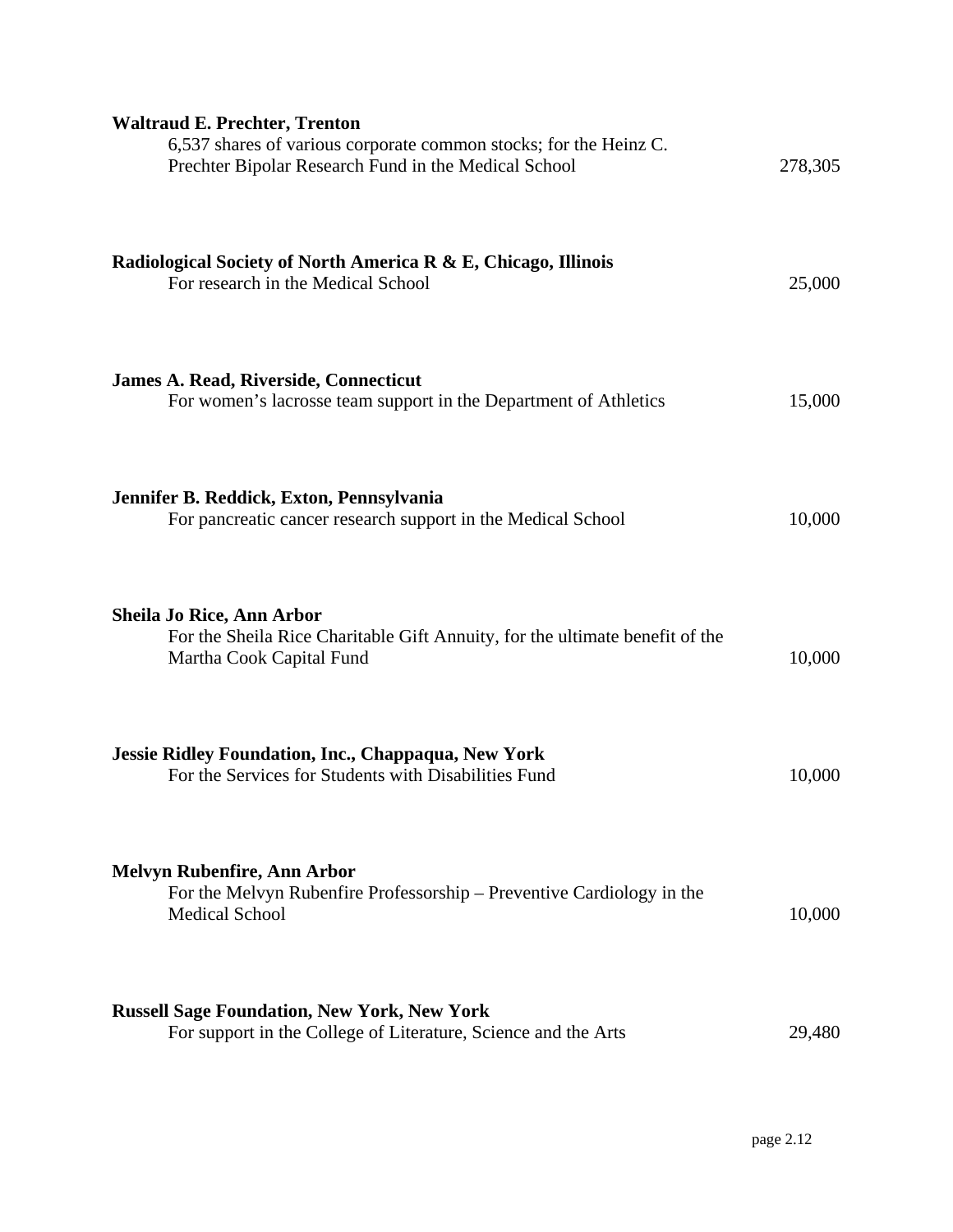| <b>Lawrence M. Schloss, New York, New York</b><br>For the Sarpedoneum Scholarship Fund in the College of Literature,<br>Science and the Arts                                                                                | 50,000    |
|-----------------------------------------------------------------------------------------------------------------------------------------------------------------------------------------------------------------------------|-----------|
| Oliver E. Seikel, Cleveland, Ohio<br>For the Eric Stein Collegiate Chair in the Law School                                                                                                                                  | 20,000    |
| <b>Benson P. Shapiro, Concord, Massachusetts</b><br>For the Benson Shapiro Deferred Charitable Gift Annuity, for the ultimate<br>benefit of the Norma L. Shapiro Fund in the College of Literature, Science<br>and the Arts | 1,000,000 |
| Liddy Shriver Sarcoma Initiative Fund of FJC, New York, New York<br>For research in the Life Sciences Institute                                                                                                             | 50,000    |
| Jack H. Shuler, Naples, Florida<br>3,300 shares of various corporate common stock; for the Jack and<br>Elizabeth Shuler Scholarship Fund in the College of Engineering                                                      | 105,837   |
| <b>Simons Foundation, New York, New York</b><br>For the Simons Simplex Family Collection Project Fund in the Horace H.<br><b>Rackham School of Graduate Studies</b>                                                         | 275,400   |
| <b>Skillman Foundation, Detroit</b><br>For support in the School of Social Work; and for Employee Matching<br>Gifts                                                                                                         | 452,325   |
| <b>Alfred P. Sloan Foundation, New York, New York</b><br>For research in the Center for the Education of Women                                                                                                              | 161,887   |
|                                                                                                                                                                                                                             | page 2.13 |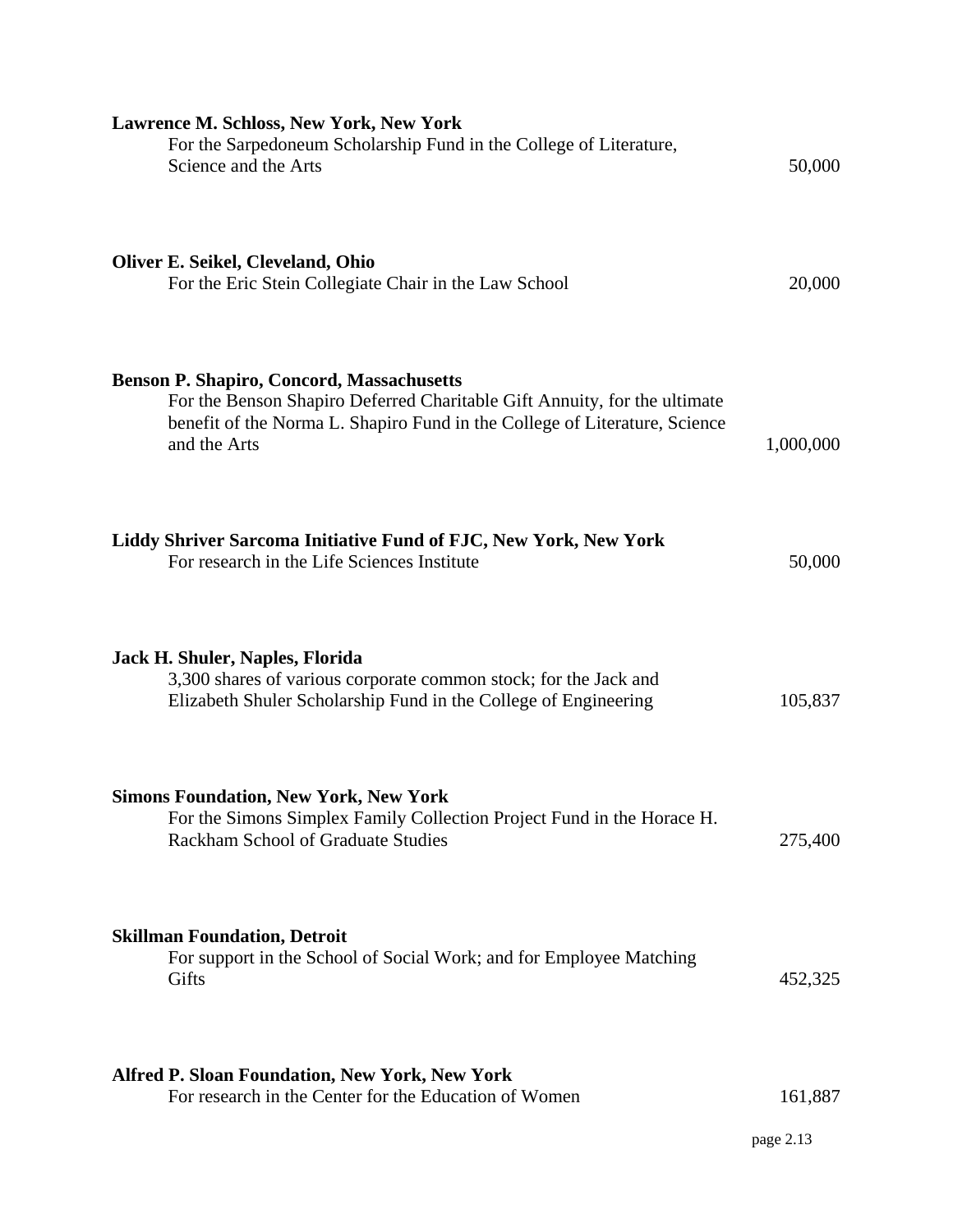| Pamela M. Smith, Bedford, Massachusetts                                                                                                                                                                                          |         |
|----------------------------------------------------------------------------------------------------------------------------------------------------------------------------------------------------------------------------------|---------|
| 710 shares of Pfizer, Inc., common stock; for scholarships in the Center<br>for the Education of Women                                                                                                                           | 10,107  |
| Jerold S. Solovy, Chicago, Illinois<br>For the Jerold and Kathleen Solovy Fund in the College of Literature,<br>Science and the Arts                                                                                             | 25,000  |
| <b>Mildred D. Sommer Estate</b><br>For the Mildred D. Sommer Fund in the College of Literature, Science and<br>the Arts                                                                                                          | 572,446 |
| Eugenia Staszewski, Las Cruces, New Mexico<br>For the Eugenia L. Staszewski Charitable Gift Annuity, for the ultimate<br>benefit of the Nicholas Copernicus Endowment Fund in the College of<br>Literature, Science and the Arts | 20,000  |
| Wanda B. Staszewski, Las Cruces, New Mexico<br>For the Wanda B. Staszewski Charitable Gift Annuity, for the ultimate<br>benefit of the Nicholas Copernicus Endowment Fund in the College of<br>Literature, Science and the Arts  | 20,000  |
| <b>Steelcase Foundation, Grand Rapids</b><br>For research in the School of Kinesiology                                                                                                                                           | 58,334  |
| Julia A. Sturm, Marshall<br>For the Sturm Family Graduate Fellowship Fund in the College of<br>Literature, Science and the Arts                                                                                                  | 10,000  |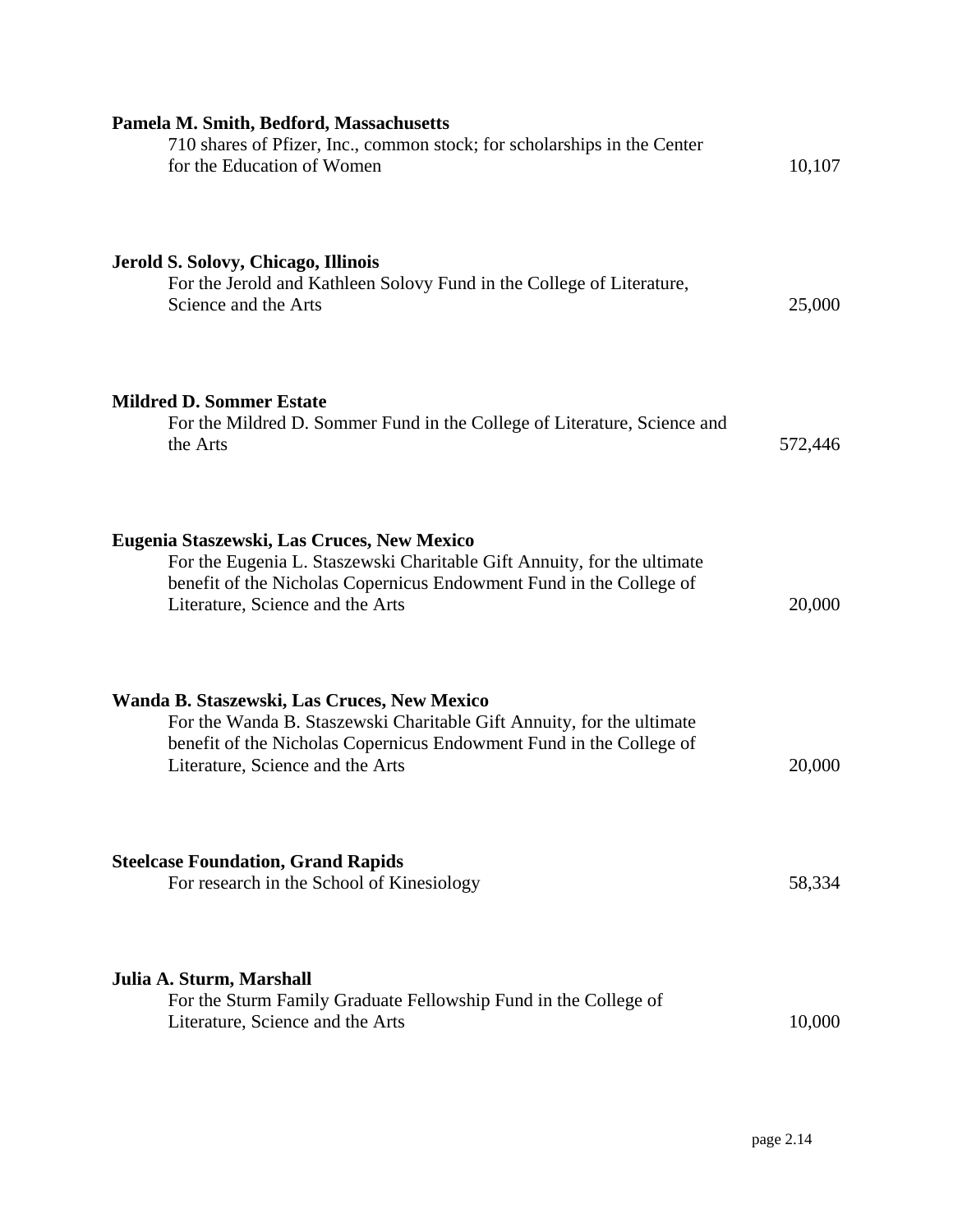| <b>Judith Sutherland, Grosse Pointe Farms</b><br>For the Judith Sutherland Liver Research and Training Fund in the<br><b>Medical School</b>                               | 10,000  |
|---------------------------------------------------------------------------------------------------------------------------------------------------------------------------|---------|
| <b>Hillard A. Sutin Estate</b><br>For support in the College of Engineering                                                                                               | 10,000  |
| <b>Target Corporation, Minneapolis, Minnesota</b><br>For support at the University of Michigan                                                                            | 12,000  |
| <b>Thompson Foundation, Plymouth</b><br>For support at the University Hospitals                                                                                           | 20,000  |
| Mark Van Sumeren, Richmond, Virginia<br>For the Mark A. Van Sumeren Endowed Scholarships in the College of<br>Engineering                                                 | 10,000  |
| <b>Walgreens, Deerfield, Illinois</b><br>For support in the College of Pharmacy                                                                                           | 25,000  |
| <b>Barbara Wallace Trust</b><br>For the Pancreatic Cancer Program Fund, the Cancer Survivorship Fund<br>and for the Helping Hands Fund in the Comprehensive Cancer Center | 233,389 |
| <b>Weatherwax Foundation, Jackson</b><br>For research in the Comprehensive Cancer Center                                                                                  | 150,000 |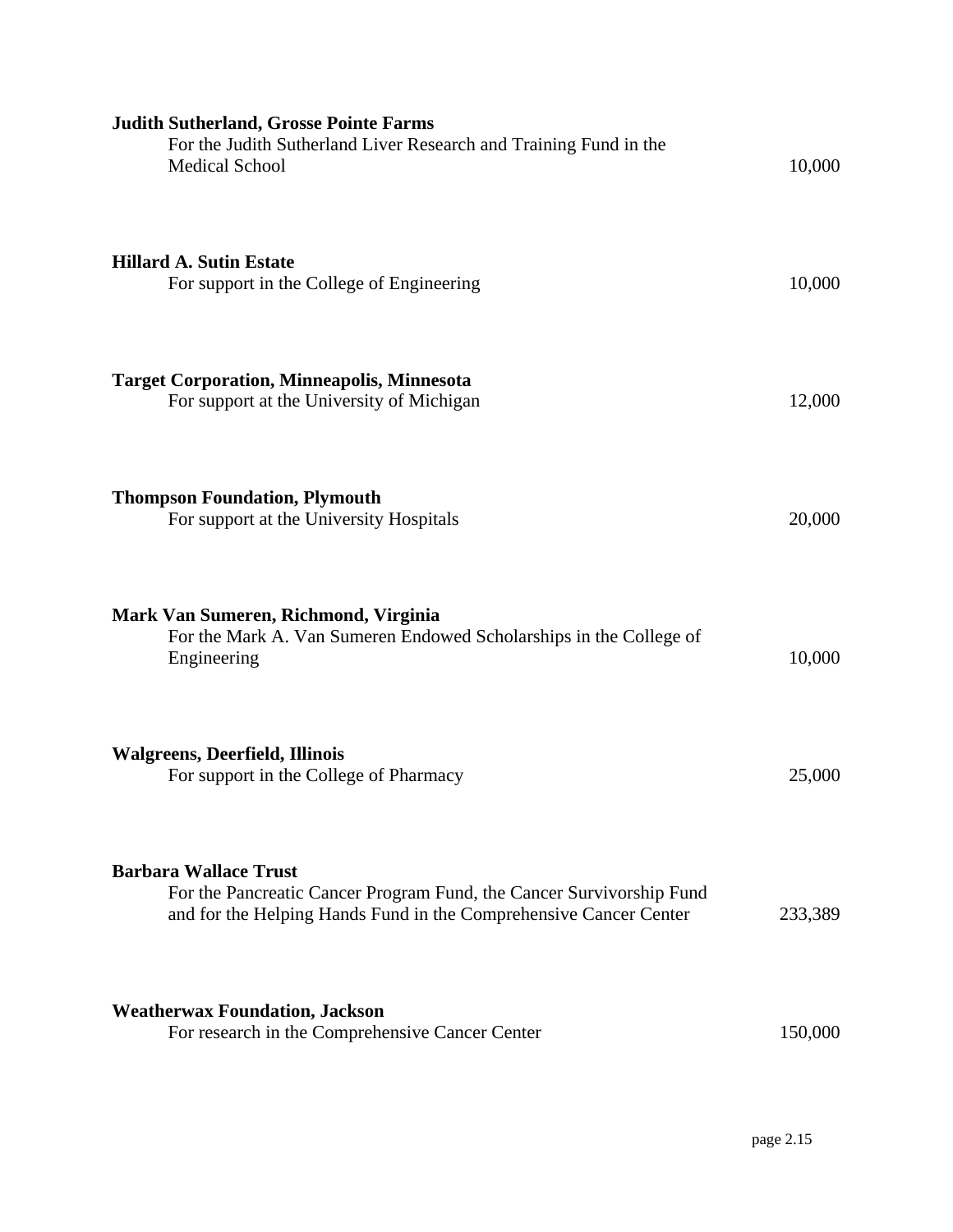| Wenner-Gren Foundation for Anthropological Research, Inc., New York,<br><b>New York;</b> for anthropological support in the College of Literature, |        |
|----------------------------------------------------------------------------------------------------------------------------------------------------|--------|
| Science and the Arts                                                                                                                               | 15,460 |
| Robert J. Willis, Ann Arbor                                                                                                                        |        |
| For the James Wherry Willis Graduate Internship Fund in the Gerald R.<br>Ford School of Public Policy                                              | 12,533 |
| Lawrence A. Wolfe, Bloomfield Hills<br>For research in the Medical School                                                                          | 25,000 |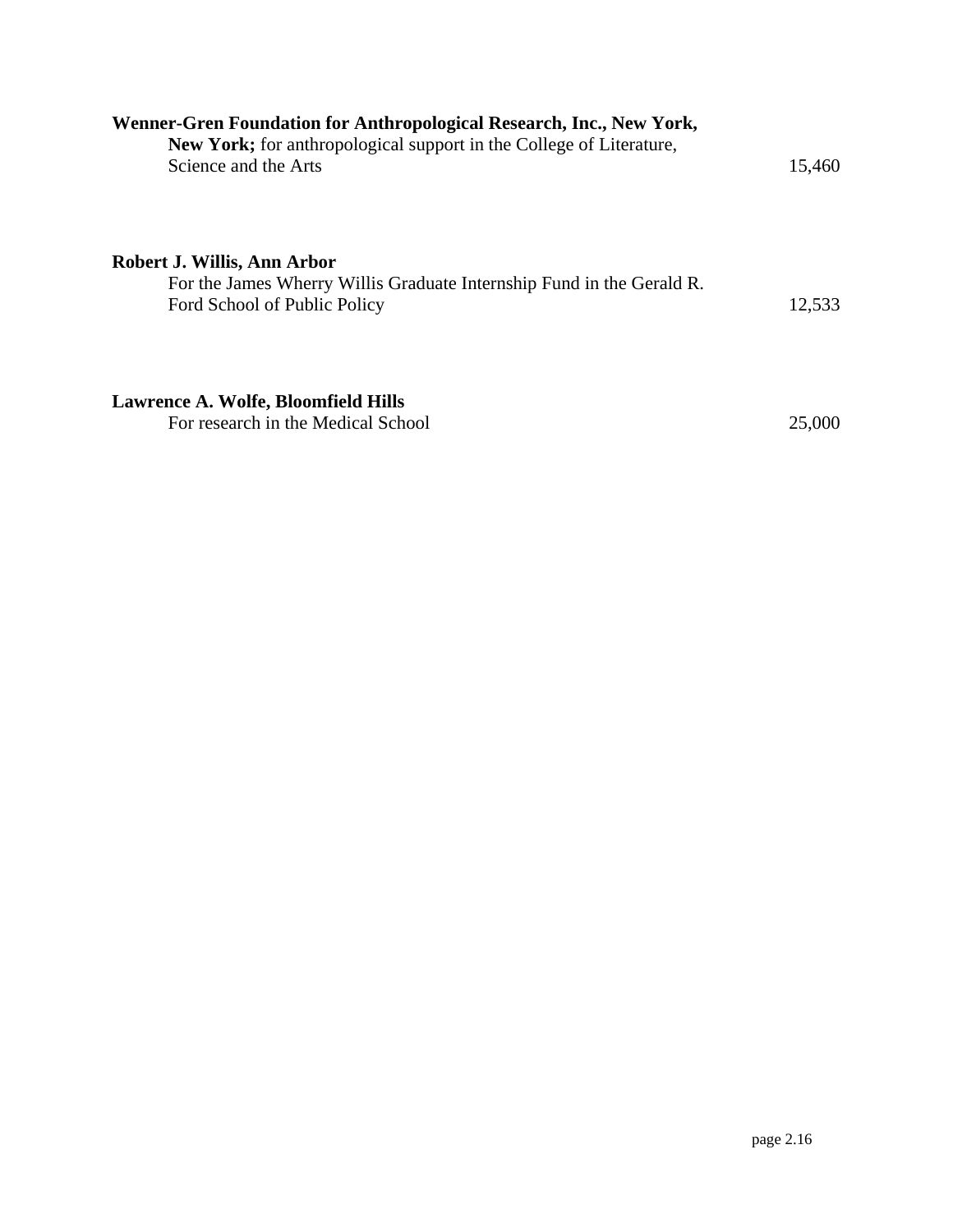## **Page 1 Additional gifts ranging from \$5,000 to \$9,999 were received from the following donors:**

**Abbott Laboratories, Abbott Park, Illinois Air Products & Chemicals, Inc., Allentown, Pennsylvania Autoliv ASP, Inc., Ogden, Utah Bank of Ann Arbor, Ann Arbor Leonard J. Baxt, Washington, D. C. Blue Cross Blue Shield of Michigan, Detroit C & L Home Nursing Agency, Monroe Cisco Systems, Inc., San Jose, California Community Foundation of Greater Flint, Flint Consumers Energy Foundation, Jackson Susan E. Cooper, Birmingham Cooper Family Foundation, Inc., New Hyde Park, New York Melinda Cotter, Greenwich, Connecticut Clay & Cynthia Cprek Fund of the Schwab Fund for Charitable Giving, San Francisco, California Margo Crist, Amherst, Massachusetts Dan L. Curtis, Las Vegas, Nevada Danmar Products, Inc., Ann Arbor Deloitte & Touche Consulting Group, Hermitage, Tennessee Deutsche Bank, Jersey City, New Jersey Dick and Betsy DeVos Foundation, Grand Rapids Kerry L. Dickinson, Danville, California Michael A. DiPonia, Bloomfield Hills James A. Flynn, Jr., Rochester W. Raymond C. Ford, Ponte Vedra Beach, Florida William M. Garbose, Gwynedd Valley, Pennsylvania Douglas C. Gessner, Northbrook, Illinois Alan M. Goldberg, Wynnewood, Pennsylvania Deepi G. Goyal, Rochester, Minnesota Eric A. Haron, Villanova, Pennsylvania Harris Corporation, Melbourne, Florida Curtis J. Hoff, Ann Arbor Barry P. Hoffman, Plymouth Hotto Charitable Fund of the Jewish Community Foundation San Diego, San Diego, California Huron Valley Steel, Trenton International Masonry Institute, Washington, D. C. James R. Irwin, Sarasota, Florida James S. Jackson, Ann Arbor Max Kade Foundation, Inc., New York, New York J. Christopher Kantgias, Bloomfield**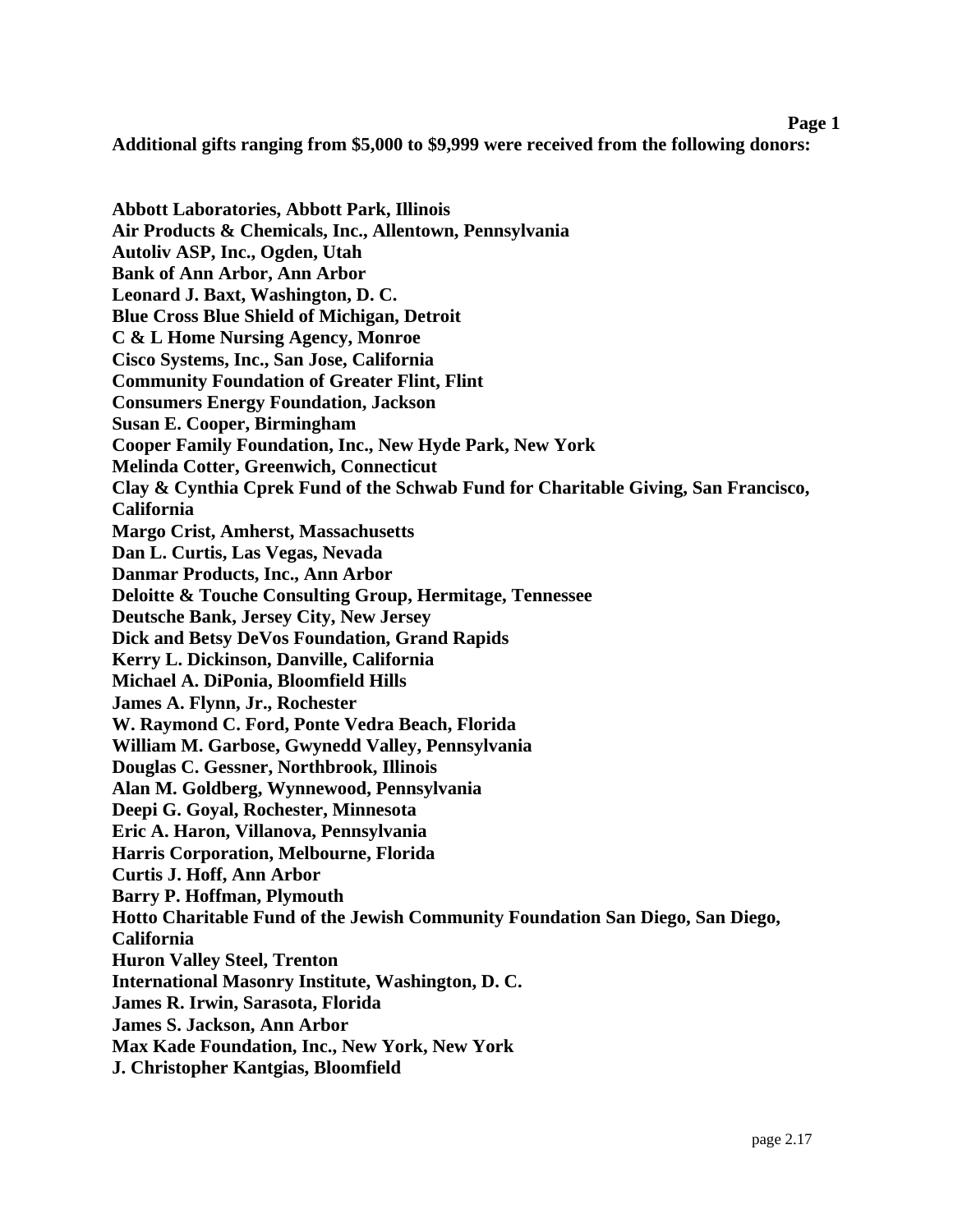**Page 2** 

**Kreg and Shannon Garry Keese Gift Account of the Johnson Charitable Gift Fund, Cincinnati, Ohio David M. Kimball, Brighton Jerry Knight, Ann Arbor Kathleen B. Lettieri, West Simsbury, Connecticut Eli Lilly & Company Foundation, Indianapolis, Indiana Litvak Foundation, Bloomfield Hills Gerald E. Matthews, Bonita Springs, Florida McKinsey & Company, Atlanta, Georgia Vincent, R. McLean, Westfield, New Jersey Milstein Family Foundation, Cambridge, Massachusetts Ira S. Mondry, Franklin Charles Stewart Mott Foundation, Flint William A. Newman, Ann Arbor Northwestern Mutual Life Foundation, Milwaukee, Wisconsin NRF Foundation, Washington, D. C. Thomas F. and Gloria J. Olin Fund of the Battle Creek Community Foundation, Battle Creek Richard Postma, Grand Rapids Qualcomm, Inc., San Diego, California Dean A. Rennell, Phoenix, Arizona Christopher Reynolds Foundation, Inc., New York, New York David J. Rice, Port Charlotte, Florida Aaron R. Ross, Longboat Key, Florida John H. Rudd, Holt John Sarkisian, Farmington Hills Shell Oil Company, Houston, Texas David A. Siewert, Stevensville Significance Foundation, San Diego, California Ernest Smola Estate G. Woodward Stover II, Walloon Lake Survey Sciences Group, LLC, Ann Arbor Taylor Unity Foundation, Inc., Columbia, Missouri Lora A. Terrill, Houston, Texas Time, Inc., New York, New York Towers Perrin, Philadelphia, Pennsylvania Alston K. Twiss Family Charitable Fund of the Vanguard Charitable Endowment Program, Southeastern, Pennsylvania University of Michigan Alumni of Orange County Scholarship Funds, Orange, California VanderVoort Family Fund of the Chicago Community Foundation, Chicago, Illinois Variety Club Charity for Children, Inc., Southfield Eric S. White, Ann Arbor Julia A. Zdanek, Plymouth**